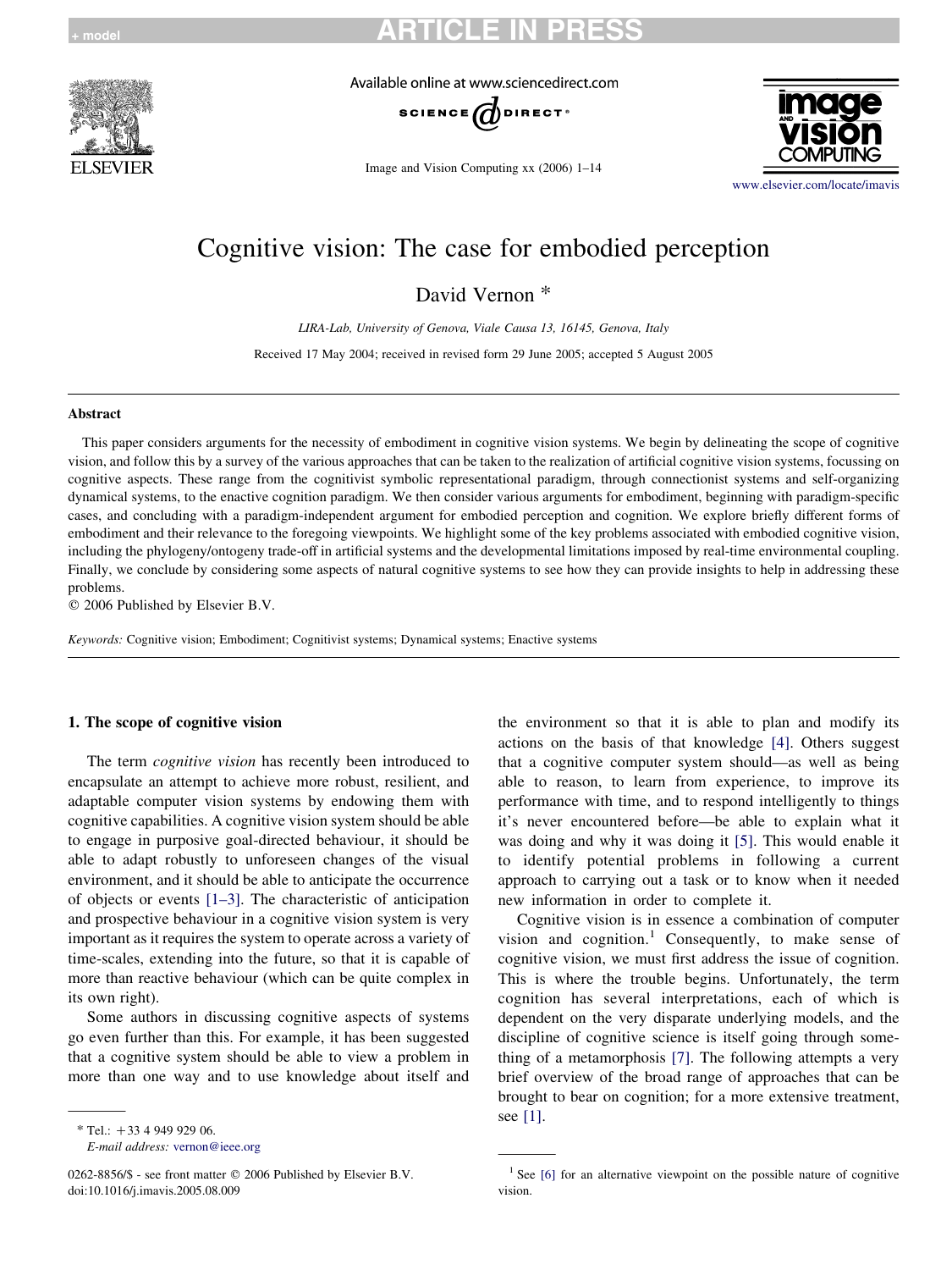# TICLE IN PRE

### 2. A survey of cognition paradigms

There are several quite distinct approaches to understanding and synthesis of cognitive systems, including physical symbol systems, connectionism, artificial life, dynamical systems, and enactive systems [\[7,8\]](#page-11-0). Each of these makes significantly different assumptions about the nature of cognition, its purpose, and the manner in which cognition is achieved. Among these, however, we can discern two broad classes: the cognitivist approach based on symbolic information processing representational systems; and the emergent systems approach, embracing connectionist systems, dynamical systems, and enactive systems, and based to a lesser or greater extent on principles of self-organization.

# 2.1. Symbolic information processing representational cognitivist models

Cognitivism asserts that cognition involves computations defined over symbolic representations, in a process whereby information about the world is abstracted by perception, represented using some appropriate symbol set, reasoned about, and then used to plan and act in the world. This approach has also been labelled by many as the information processing approach to cognition [\[9–14\]](#page-11-0). The discipline of cognitive science is often (erroneously) identified exclusively with this particular approach [\[14\]](#page-11-0). It is, however, by no means the only paradigm in cognitive science and there are indications that the discipline is migrating away from its stronger interpretations [\[7\].](#page-11-0)

For cognitivist systems, cognition is representational in a strong and particular sense: it entails the manipulation of explicit symbolic representations of the state and behaviour of an objective external world [\[15\]](#page-11-0) to facilitate appropriate, adaptive, anticipatory, and effective interaction, and the storage of the knowledge gained from this experience to reason even more effectively in the future. Vision in particular and perception in general are concerned with the abstraction of faithful spatio-temporal representations of the external world from sensory data. Reasoning itself is symbolic: a procedural process whereby explicit representations of an external world are manipulated and possibly translated into language.

In most cognitivist approaches concerned with the creation of artificial cognitive systems, the symbolic representations are the product of a human designer. This is significant because it means that they can be directly accessed and understood or interpreted by humans and that semantic knowledge can be embedded directly into and extracted directly from the system. However, it has been argued that this is also the key limiting factor of cognitivist vision systems: these designer-dependent representations are the idealized descriptions of a human cognitive entity and, as such, they effectively bias the system (or 'blind' it [\[15\]\)](#page-11-0) and constrain it to an domain of discourse that is dependent on and, a consequence of, the cognitive effects of human activity. This approach works well as long as the system does not have to stray too far from the conditions under which these descriptions were formulated. The further one does stray, the larger the 'semantic gap' [\[16\]](#page-11-0) between perception and possible interpretation, a gap that is normally plugged by embedding programmer knowledge or enforcing expectation-driven constraints [\[17\]](#page-11-0) to render a system practicable in a given space of problems.

One can see how this approach usually goes hand-in-hand with the fundamental assumption that 'the world we perceive is isomorphic with our perceptions of it as a geometric environment' [\[18\]](#page-11-0). The goal of cognition, for a cognitivist, is to reason symbolically about these representations in order to effect intelligent, adaptive, anticipatory, goal-directed, behaviour, and the goal of cognitive vision is to provide these symbolic representations in the first place.

The vast majority of computer vision systems, both cognitive and classical, adopt an essentially cognitivist position, especially with regard to their approach to representational issues. Since real perceptual systems work with inherently uncertain, time-varying, and incomplete information, computer vision systems are increasingly turning to the use of machine learning to improve the resilience of these systems (e.g. [\[19\]\)](#page-11-0). However, this does not alter the fact that the representational structure is still predicated on the descriptions of the designers. The significance of this will become apparent in later sections.

An example of the use of explicit symbolic (or conceptual) knowledge in cognitivist systems can be found in [\[20\]](#page-11-0). This is a model-based cognitive vision system, developed for the interpretation of video sequences of traffic behaviour and the generation of a natural language description of the observed environment. It proceeds from signal represententations to symbolic representations through several layers of processing, including gradient-based optical flow, edge detection, 3D model fitting, Kalman filter based computation of object vehicle trajectories. These trajectories are categorized as elementary vehicle movements or manoeuvers. Finally, vehicle behaviour is represented by situation graph trees (SGT) based on these manoeuvers. Automatic interpretation of this representation of behaviour is effected by translating the SGT into a logic program (based on fuzzy metric temporal Horn logic). Note that the flow of control between the sub-symbolic and symbolic levels is bi-directional so that, for example, the behaviour representational level can provide input to improve the performance of the Kalman filter tracking during periods of occlusion (Kalman filters are normally driven only by sensory data). See also [\[21–25\]](#page-11-0) for related work.

The cognitivist assumptions are also reflected well in the model-based approach described in [\[26,27\]](#page-11-0) which uses Description Logics, based on First Order Predicate Logic, to represent and reason about high-level concepts such as spatiotemporal object configurations and events.

Probabilistic frameworks have been proposed as an alternative (or sometimes an adjunct [\[26\]](#page-11-0)) to these types of deterministic reasoning systems. For example, a cognitive vision system for interpreting the activities of expert human operators is described in [\[28–30\].](#page-11-0) It exploits dynamic decision networks (DDN)—an extension of Bayesian belief networks to incorporate dynamic dependencies and utility theory [31]—for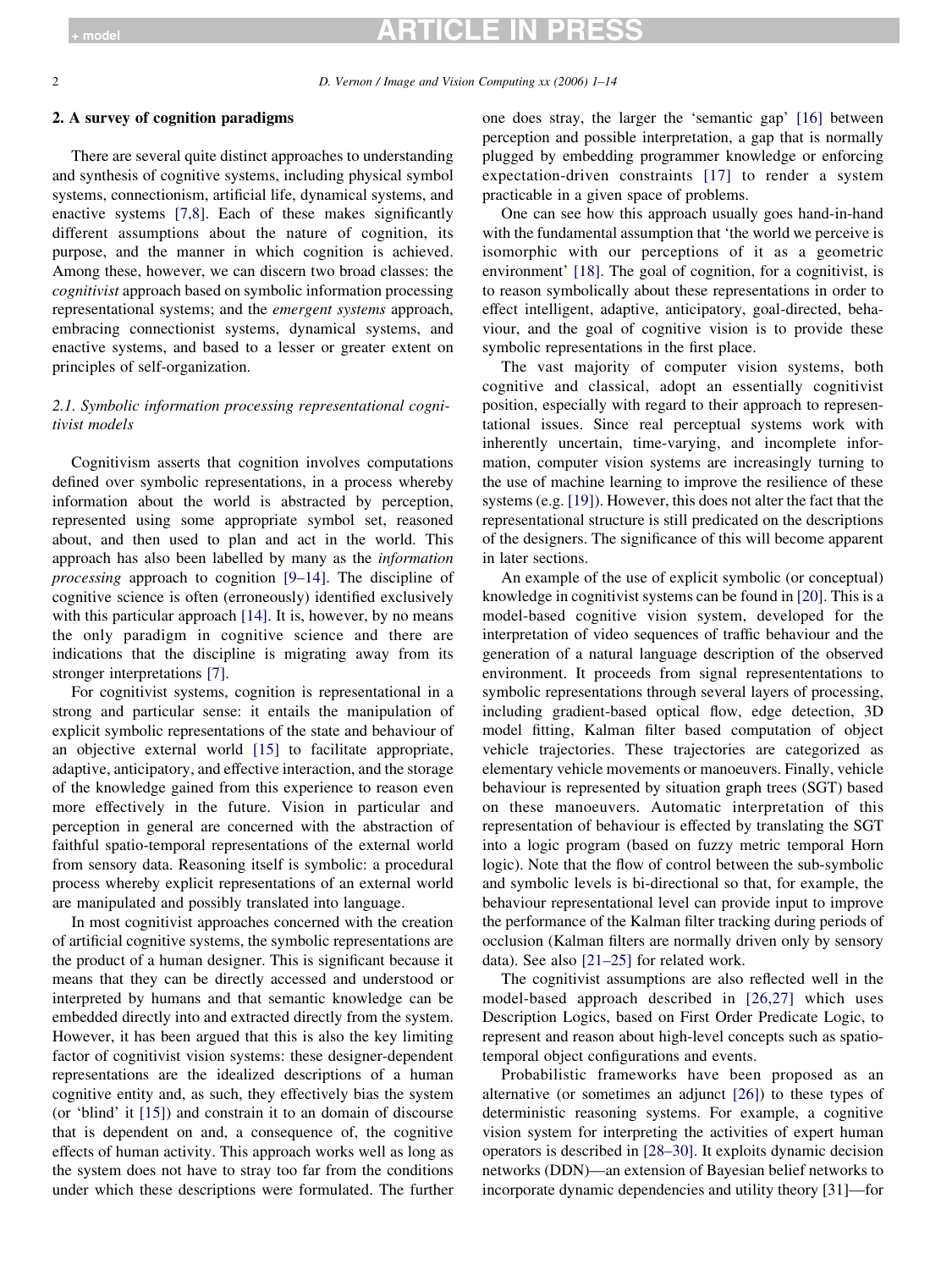# TICLE IN PRE

recognizing and reasoning about activities, and both time delay radial basis function networks (TDRBFN) and hidden markov models (HMM) for recognition of gestures. Although this system does incorporate learning to create the gesture models, the overall symbolic reasoning process, albeit a probabilistic one, still requires the system designer to identify the contextual constraints and their causal dependencies (for the present at least: on-going research is directed at removing this restriction) [28-30]<sup>2</sup> Recent progress in autonomously constructing and using symbolic models of behaviour from sensory input using inductive logic programming is reported in [\[32\].](#page-12-0)

The dependence of cognitivist approaches on designeroriented representations is also well exemplified by knowledge-based systems such as those based on ontologies. For example, see [\[33\]](#page-12-0) which describes a framework for an ontology-based cognitive vision system that focusses on mapping between domain knowledge and image processing knowledge using a visual concept ontology incorporating spatio-temporal, textural, and colour concepts.

An adaptable system architecture for observation and interpretation of human activity that dynamically configures its processing to deal with the context in which it is operating is described in [\[34\]](#page-12-0) while a cognitive vision system for autonomous control of cars is described in [\[35\].](#page-12-0)

A cognitive framework that combines low-level processing with high-level processing using a language-based ontology and adaptive Bayesian networks is described in [\[36\]](#page-12-0). The system is self-referential in the sense that it maintains an internal representation of its goals and current hypotheses. Visual inference can then be performed by processing sentence structures in this ontological language. It adopts a quintessentially cognitivist symbolic representationalist approach, albeit that it uses probabilistic models, since it requires that a designer identify the 'right structural assumptions' and prior probability distributions. The authors say the model represents an approach to solving the symbol grounding problem and the frame problem (see also Section 6.4).

#### 2.2. Emergent systems

Emergent systems, embracing connectionist, dynamical, and enactive systems, take a very different view of cognition. Here, cognition is a process of self-organization whereby the system is continually re-constituting itself in real-time to maintain its operational identity through moderation of mutual system–environment interactions and co-determination [\[37\]](#page-12-0). Co-determination implies that the cognitive agent is specified by its environment and at the same time that the cognitive process determines what is real or meaningful for the agent. In a sense, co-determination means that the agent constructs its reality (its world) as a result of its operation in that world. This has significant implications for the nature of perception and cognitive vision. 'Perceiving is not strictly speaking in the

animal or an achievement of the animal's nervous system, but rather is a process in an animal–environment system' [\[14\].](#page-11-0) Codetermination is one of the key differences between the emergent paradigm and the cognitivist paradigm, wherein an objective reality common to all cognitive agents is assumed. For emergent systems, vision provides appropriate sensory data to enable effective action [\[37\]](#page-12-0) but it does so as a consequence of the system's actions. In the emergent paradigm, cognitive vision is functionally dependent on the richness of the action interface [\[38\]](#page-12-0).

#### 2.2.1. Connectionist models

One of the original motivations for work on emergent systems was disaffection with the sequential, atemporal, and localized character of symbol-manipulation based cognitivism [\[8\]](#page-11-0). Emergent systems, on the other hand, depend on parallel, real-time, and distributed architectures. One of the key features of emergent systems, in general, and connectionism, in particular, is that 'the system's connectivity becomes inseparable from its history of transformations, and related to the kind of task defined for the system' [\[8\]](#page-11-0). Whereas in the cognitivist approach the symbols are distinct from what they stand for, in the connectionist approach, 'meaning relates to the global state of the system' [\[8\]](#page-11-0). Indeed, the meaning is something attributed by an external third-party observer to the correspondence of a system state with that of the world in which the emergent system is embedded.

Connectionist approaches are for the most part associative learning systems in which the learning phase is either unsupervised (self-organizing) or supervised (trained). For example, hand-eye coordination can be learned by a Kohonen neural network from the association of proprioceptive and exteroceptive stimuli [\[39,40\].](#page-12-0) As well as attempting to model cognitive behaviour, connectionist systems can self-organize to produce feature-analyzing capabilities similar to those of the first few processing stages of the mammalian visual system (e.g. centre-surround cells and orientation-selective cells) [\[41\]](#page-12-0). An example of a connectionist system, which exploits the codependency of perception and action in a developmental setting can be found in [\[42\]](#page-12-0). This is a biologically motivated connectionist system that learns goal-directed reaching using colour-segmented images derived from a retina-like log-polar sensor camera. The system adopts a developmental approach: beginning with innate inbuilt primitive reflexes, it learns sensori–motor coordination. Radial basis function networks have also been used in cognitive vision systems, for example, to accomplish face detection [\[29\]](#page-11-0).

### 2.2.2. Dynamical models

Dynamical systems theory is very general and can be deployed to model many different types of systems in such diverse areas as biology, astronomy, ecology, economonics, physics, and many more. It has been used to complement classical approaches in artificial intelligence [\[43\]](#page-12-0) and it has also been deployed to model natural and artificial cognitive systems [\[13,14,44\]](#page-11-0). Advocates of the dynamical systems approach to cognition argue that motoric and perceptual

<sup>&</sup>lt;sup>2</sup> See [\[31\]](#page-12-0) for a survey of probabilistic generative models for learning and understanding activities in dynamic scenes.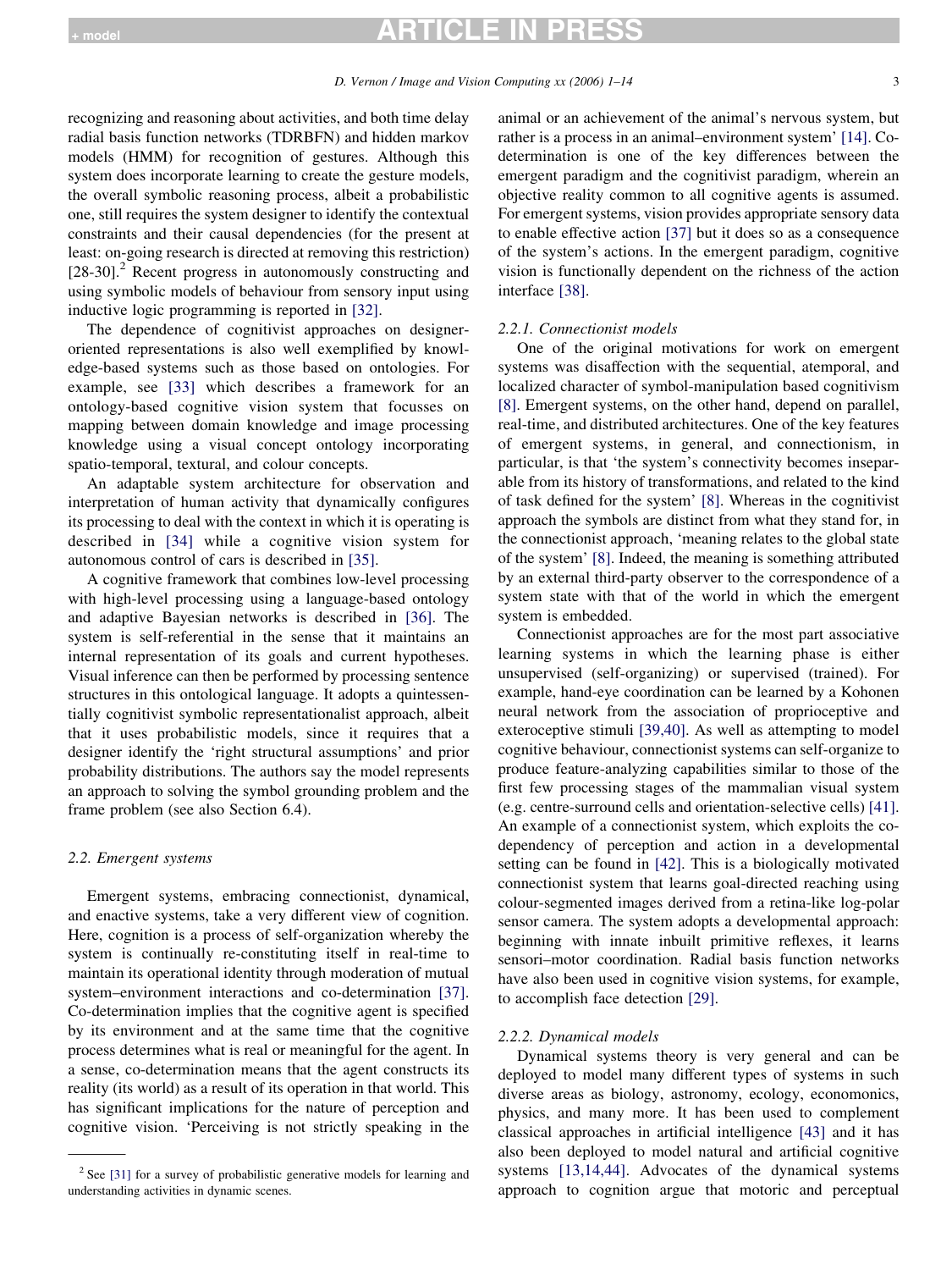# **ICLE IN PRE**

systems are both dynamical systems, each of which selforganizes into meta-stable patterns of behaviour. Perceptionaction coordination can also be characterized as a dynamical system.

A dynamical system defines a particular pattern of behaviour. The system is characterized by a state vector q and its time derivative  $\dot{q}$  is a function of the state vector, control parameters  $\bf{p}$  and noise  $n$ . It is a self-organizing system because the system dynamics are defined by and only by the system state  $\dot{\mathbf{q}} = \mathbf{N}(\mathbf{q}, \mathbf{p}, n)$ .

In general, a dynamical system is an open dissipative nonlinear non-equilibrium system: a system in the sense of a large number of interacting components with large number of degrees of freedom, dissipative in the sense that it diffuses energy (its phase space decreases in volume with time implying preferential sub-spaces), non-equilibrium in the sense that it is unable to maintain structure or function without external sources of energy, material, information (and, hence, open). The non-linearity is crucial: as well as providing for complex behaviour, it means that the dissipation is not uniform and that only a small number of the system's degrees of freedom contribute to its behaviour. These are termed order parameters (or collective variables). Each order parameter defines the evolution of the system, leading to meta-stable states in a multi-stable state space (or phase space). It is this ability to characterize the behaviour of a high-dimensional system with a low-dimensional model that is one of the features that distinguishes dynamical systems from connectionist systems [\[14\]](#page-11-0).

Proponents of dynamical systems point to the fact that they provide one directly with many of the characteristics inherent in natural cognitive systems such as multi-stability, adaptability, pattern formation and recognition, intentionality, and learning. These are achieved purely as a function of dynamical laws and consequent self-organization. They require no recourse to symbolic representations, especially those that are the result of human design.

Clark [\[7\]](#page-11-0) has pointed out that the antipathy which proponents of dynamical systems approaches display toward cognitivist approaches rests on rather weak ground insofar as the scenarios they use to support their own case are not ones that require higher level reasoning: they are not 'representation hungry' and, therefore, are not well suited to be used in a general anti-representationalist (or anti-cognitivist) argument. At the same time, Clark also notes that this antipathy is actually less focussed on representations per se (dynamical systems readily admit internal states that can be construed as representations) but more on objectivist representations, which form an isomorphic symbolic surrogate of an absolute external reality.

It has been argued that dynamical systems allow for the development of higher order cognitive functions, such as intentionality and learning, in a straight-forward manner, at least in principle. For example, intentionality—purposive or goal-directed behaviour—is achieved by the superposition of an intentional potential function on the intrinsic potential function [\[14\]](#page-11-0). Similarly, learning is viewed as the modification

of already-existing behavioural patterns that take place in a historical context whereby the entire attractor layout (the phase-space configuration) of the dynamical system is modified. Thus, learning changes the whole system as a new attractor is developed.

Although dynamical models can account for several nontrivial behaviours that require the integration of visual stimuli and motoric control, including the perception of affordances, perception of time to contact, and figure-ground bi-stability [\[14,45–48\],](#page-11-0) the principled feasibility of higher-order cognitive faculties has yet to be validated. Rectifying this situation is one of the most important research issues in dynamical systems models of cognition and cognitive vision.

Dynamical approaches differ from connectionist systems in a number of ways [\[14,13,44\].](#page-11-0) Suffice it here to note that the connectionist system is often defined by a general differential equation, which is actually a schema that defines the operation of many (neural) units. That is, the differential equation applies to each unit and each unit is just a replication of a common type. This also means that there will be many independent state variables, one for each unit. Dynamical systems, on the other hand, are not made up of individual units all having the same defining equation and cannot typically be so decomposed. Typically, there will be a small number of state variables that describe the behaviour of the system as a whole.

#### 2.2.3. Enactive systems models

Cognitivism, by definition, involves a view of cognition that requires the representation of a given objective pre-determined world [\[8,44\]](#page-11-0). Enaction [\[8,15,37,49–52\]](#page-11-0) adopts a fundamentally different stance: cognition is a process whereby the issues that are important for the continued existence of the cognitive entity are brought out or enacted: co-determined by the entity as it interacts with the environment in which it is embedded. Thus, nothing is 'pre-given', and hence there is no need for representations. Instead, there is an enactive interpretation: a context-based choosing of relevance. In this sense, the philosophical ground of enaction is Husserlian phenomenology, in contradistinction to the objectivist realism of the cognitivist approach. Whilst this might sound vaguely out of place in a vision paper, and indeed irrelevant for those interested in engineering cognitive vision systems, it has very practical implications. It comes down to a simple choice of axioms upon which to build a cognitive vision system. Is the role of cognition to abstract objective structure and meaning through perception and reasoning? Or, is it to uncover unspecified regularity and order that can then be construed as meaningful because they facilitate the continuing operation and evolution of the cognitive system?

Enaction adopts the second stance, one that is actually more neutral, assuming only that there is the basis of order in the environment in which the cognitive system is embedded. From this point of view, cognition is exactly the process by which that order or some aspect of it is uncovered (or constructed) by the system. This allows that there are different forms of reality (or relevance) that are dependent directly on the nature of the dynamics making up the cognitive system and its space of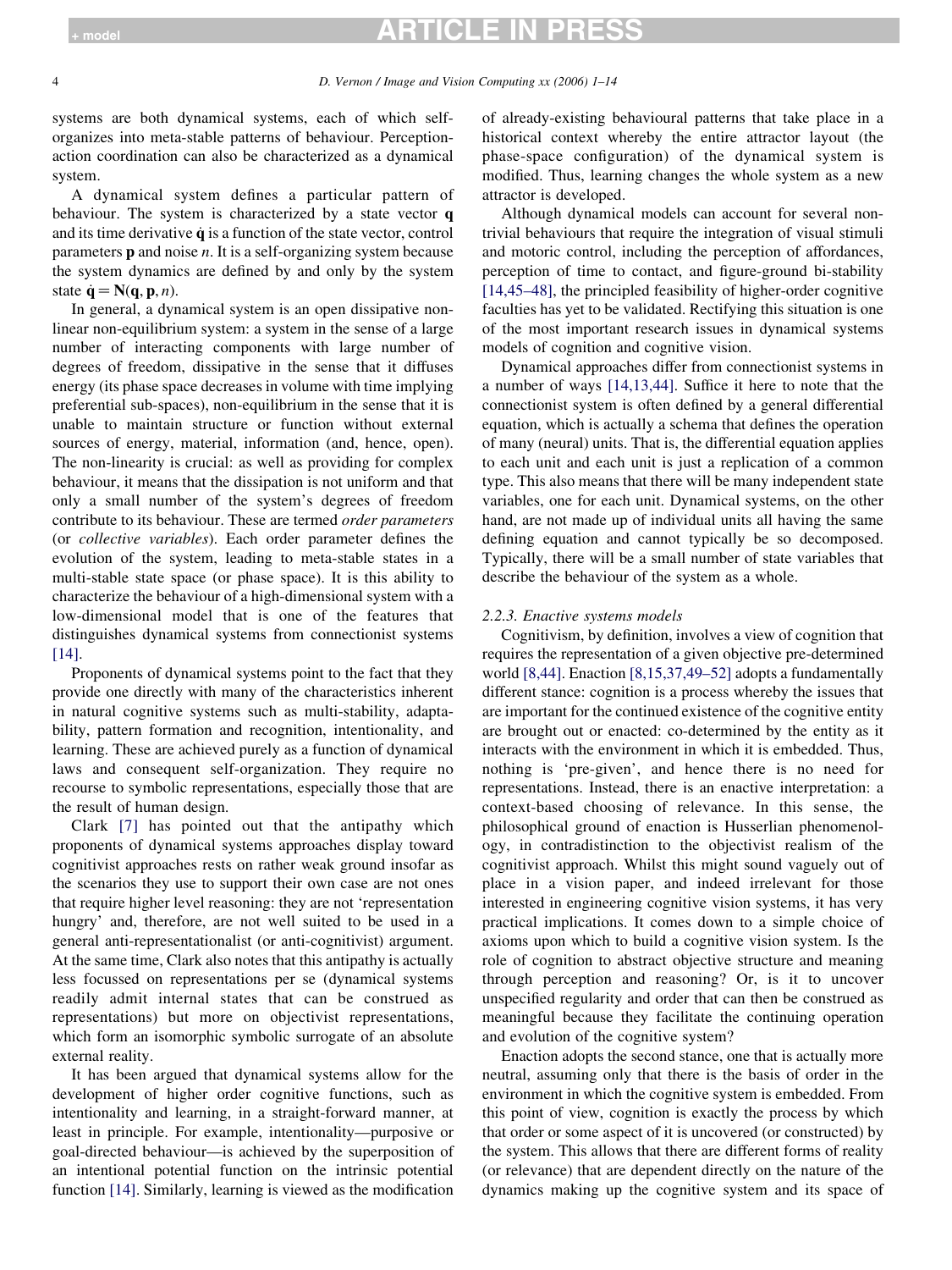# RTICLE IN PRE

interaction with the environment. The advantage for cognitive vision systems is that the enactive approach focusses on the dynamics by which robust interpretation and adaptability arise.

The enactive systems research agenda stretches back to the early 1970 in the work of computational biologists Maturana and Varela and has been taken up by others, including some in the main-stream of classical AI [\[8,15,37,49–52\].](#page-11-0)

The goal of enactive systems research is the complete treatment of the nature and emergence of autonomous, cognitive, social systems. It is founded on the concept of autopoiesis–literally self–production–whereby a system emerges as a coherent systemic entity, distinct from its environment, as a consequence of processes of self-organization. Three orders of system can be distinguished. First-order autopoietic systems correspond to cellular entities that achieve a physical identity through structural coupling with their environment. Second-order systems engage in structural coupling, this time through a nervous system that enables the association of many internal states with the different interactions in which the organism is involved. Third-order systems exhibit coupling between second-order (i.e. cognitive) systems, i.e. between distinct cognitive agents. These thirdorder couplings give rise to new phenomonological domains: language and a shared epistemology that reflects (but not abstracts) the common medium in which they are coupled. Such systems are capable of three types of behaviour: (i) the instinctive behaviours that derive from the organizational principles that define it as an autopoietic system (and that emerge from the phylogenic<sup>3</sup> evolution of the system), (ii) ontogenic behaviours that derive from the development of the system over its lifetime, and (iii) communicative behaviours that are a result of the third-order structural coupling between members of the society of entities. Linguistic behaviours are the emergent consequence of the third-order structural coupling of a socially cohesive group of cognitive entities.

A key postulate of enactive systems is that reasoning, as we commonly conceive it, is the consequence of reflexive use of the linguistic descriptive abilities to the cognitive agent itself [\[37\]](#page-12-0). This is significant: reasoning in this sense is a descriptive phenomenon and is quite distinct from the self-organizing mechanism (i.e. structural coupling and operational closure [\[37\]](#page-12-0)) by which the system/agent develops its cognitive and linguistic behaviours. Since language (and all inter-agent communication) is a manifestation of high-order cognition, specifically co-determination of consensual understanding amongst phylogenically identical and ontogenically compatible agents, reasoning is actually a product of higher-order social cognitive systems rather than a generative process.

The emergent position is supported by recent results which have shown that a biological organism's perception of its body and the dimensionality and geometry of the space in which it is embedded can be deduced (learned or discovered) by the

organism from an analysis of the dependencies between motoric commands and consequent sensory data, without any knowledge or reference to an external model of the world or the physical structure of the organism [\[53,54\]](#page-12-0). Thus, the perceived structure of the agent's environment could therefore be a consequence of an effort on the part of brains to account for the dependency between their inputs and their outputs in terms of a small number of parameters. There is in fact no need to rely on the classical idea of an objective a priori model of the external world that is mapped by the sensory apparatus to 'some kind of objective archetype'. The conceptions of space, geometry, and the world that the body distinguishes itself from arises from the sensori–motor interaction of the system, exactly the position advocated in [\[13\]](#page-11-0). Furthermore, it is the analysis of the sensory consequences of motor commands that gives rise to these concepts. Significantly, the motor commands are not derived as a function of the sensory data. The primary issue is that sensory and motor information are treated simultaneously, and not from either a stimulus perspective or a motor control point of view.

The enactive approach is mirrored in the ideas of selfmaintenant system and recursive self-maintenant systems [\[55\]](#page-12-0). Here, autonomy is defined as the property of a system to contribute to its own persistence. Since there are different grades of contribution, there are therefore different levels of autonomy. Self-maintenant systems make active contributions to their own persistence but do not contribute to the maintenance of the conditions for persistence. Conversely, recursive self-maintenant systems do contribute actively to the conditions for persistence and can deploy different processes of self-maintenance depending on environmental conditions.

# 2.3. Hybrid models

Considerable effort has gone into developing approaches, which combine aspects of the emergent systems and cognitivist systems [\[3,38,56\]](#page-11-0). These hybrid approaches have their roots in strong criticism of the use of explicit programmer-based knowledge in the creation of artificially intelligent systems [\[57\]](#page-12-0) and in the development of active 'animate' perceptual systems [\[58\]](#page-12-0) in which perception-action behaviours become the focus, rather than the perceptual abstraction of representations. Such systems still use representations and representational invariances but it has been argued that these representations should only be constructed by the system itself as it interacts with and explores the world rather than through a priori specification or programming [\[38\]](#page-12-0). Thus, a system's ability to interpret objects and the external world is dependent on its ability to flexibly interact with it and interaction is an organizing mechanism that drives a coherence of association between perception and action. Action precedes perception and 'cognitive systems need to acquire information about the external world through learning or association' [\[3\].](#page-11-0) Hybrid systems are in many ways consistent with emergent systems while still exploiting programmer-centred (but not programmer-populated) representations (for example, see [\[19\]](#page-11-0)).

Recent results in building a cognitive vision system on these principles can be found in [\[59–61\].](#page-12-0) This system architecture

<sup>&</sup>lt;sup>3</sup> Phylogeny is concerned with the configuration of a systems as it evolves from generation to generation. Ontogeny is concerned with the development of the system and its structure within any one generation, i.e. over its life-time.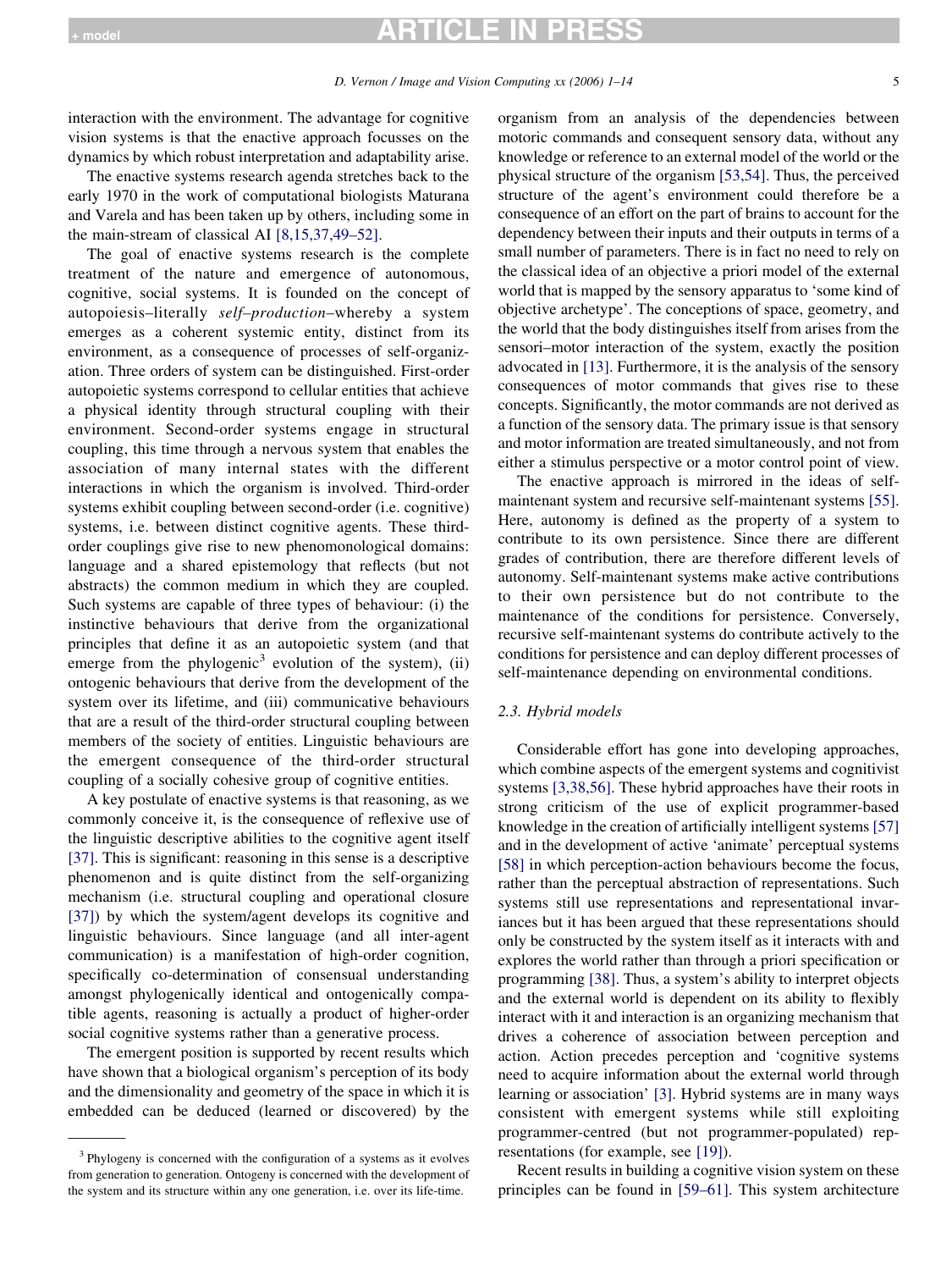# CLE IN P

combines a neural-network perception-action component (in which percepts are mediated by actions through exploratory learning) and a symbolic component (based on concepts invariant descriptions stripped of unnecessary spatial context—which can be used in more prospective processing such as planning or communication). A biologically motivated system, modelled on brain function and cortical pathways and exploiting optical flow as its primary visual stimulus, has demonstrated the development of object segmentation, recognition, and localization capabilities without any prior knowledge of visual appearance though exploratory reaching and simple manipulation [\[62\].](#page-12-0) This hybrid extension of the connectionist system [\[42\]](#page-12-0) also exhibits the ability to learn a simple object affordance and use it to mimic the actions of another (human) agent. An embodied robotic system that can achieve appearance-based self-localization using a catadioptric panoramic camera and an incrementally constructed robust eigenspace model of the environment is described in [\[63\]](#page-12-0).

#### 2.4. A short critique

It is important to realize that the foregoing paradigms are not equally mature. Each approach has its own strengths and weaknesses, and its proponents and critics. The arguments in favour of dynamical systems and enactive systems are compelling but the current capabilities of cognitivist systems are actually more advanced. However, cognitivist systems are also quite brittle. It has been argued [\[64\]](#page-12-0) that cognitivist systems suffer from three problems: the symbol grounding problem (see Section 6.4), the frame problem (the need to differentiate the significant in a very large data-set and then generalize to accommodate new data), and the combinatorial problem. These problems are one of the reasons why cognitivist models have difficulties in creating systems that exhibit robust sensori–motor interactions in complex, noisy, dynamic environments. They also have difficulties modelling the higher-order cognitive abilities such as generalization, creativity, and learning [\[64\].](#page-12-0) Enactive and dynamical systems should in theory be much less brittle because they emerge through mutual specification and co-development with the environment, but our ability to build artificial cognitive systems based on these principles is actually very limited at present. To date, dynamical systems theory has provided more of a general modelling framework rather than a model of cognition [\[64\]](#page-12-0) and has so far been employed more as an analysis tool than as a tool for the design and synthesis of cognitive systems [\[65,64\].](#page-12-0) The extent to which this will change, and the speed with which it will do so, is uncertain. Hybrid approaches seem to offer the best of both worlds but it is unclear how well one can combine what are ultimately highly antagonistic underlying philosophies. Opinion is divided, with arguments both for (e.g. [\[7,60,66\]](#page-11-0)) and against (e.g. [\[64\]](#page-12-0)).

### 3. The case for embodiment

Having set the scene, we now turn to the issue of embodiment in cognitive systems and cognitive vision systems. Specifically, we wish to decide whether embodiment is a necessary condition of cognitive vision systems and, if so, what that means in practice. We begin by looking at the issue from both the cognitivist and the emergent perspectives, and then argue the case from a paradigm-independent viewpoint.

### 3.1. The cognitivist case for embodiment

From the perspective of the cognitivist paradigm, there is no case for embodiment, at least none for it as a mandatory requirement of cognition. Cognitivist systems do not necessarily have to be embodied. The very essence of the cognitivist approach is that cognition comprises computational operations defined over symbolic representations and these computational operations are not tied to any given instantiation. They are abstract in principle. It is for this reason that it has been noted that cognitivism exhibits a form of mind-body dualism [\[13,67\]](#page-11-0). Symbolic knowledge, framed in the concepts of the designer, can be programmed in directly and does not have to be developed by the system itself through exploration of the environment. As we have seen, some cognitivist systems do exploit learning to augment or even supplant the a priori designed-in knowledge and thereby achieve a greater degree of adaptiveness, reconfigurability, and robustness. Embodiment may therefore offer an additional degree of freedom to facilitate this learning, but it is by no means necessary.

The clear advantage of this position is that a successful cognitivist model of cognition could be instantiated in any context and, theoretically at least, be ported to any application domain.

#### 3.2. The emergent case for embodiment

The perspective from emergent systems is diametrically opposed to the cognitivist position. Emergent systems, by definition, must be embodied and embedded in their environment in a situated historical developmental context [\[13\]](#page-11-0).

To see why embodiment is a necessary condition of emergent cognition, consider what cognition means in the emergent paradigm. It is the process whereby an autonomous system becomes viable and effective in its environment. In this, there are two complementary things going on: one is the selforganization<sup>4</sup> of the system as a distinct entity, and the second is the coupling of that entity with its environment. 'Perception, action, and cognition form a single process' [\[67\]](#page-12-0) of selforganization in the specific context of environmental perturbations of the system. This gives rise to the co-determination of the cognitive system and its environment and thereby to the ontogenic development of the system itself over its lifetime. This development is identically the cognitive process of establishing the space of mutually consistent couplings. Put

<sup>&</sup>lt;sup>4</sup> The self-organization is achieved through an operationally closed network of activities characterized by circular causality [\[14\]](#page-11-0) and possibly modelled by a dynamical system defined over a space of order parameters and control parameters.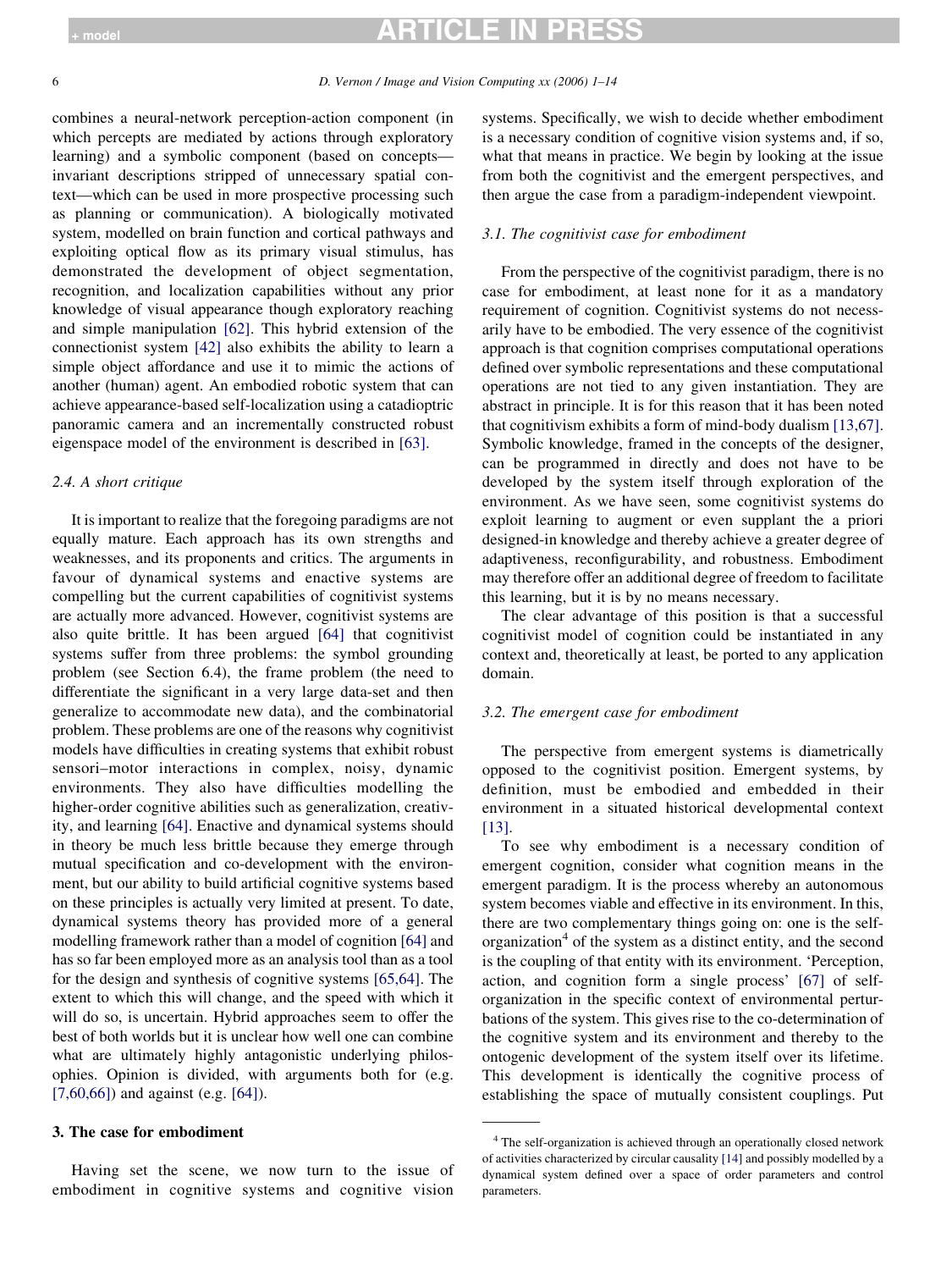# TICLE IN PRE

simply, the system's actions define its perceptions but subject to the strong constraints of continued dynamic self-organization. The space of perceptual possibilities is predicated not on an objective environment, but on the space of possible actions that the system can engage in whilst still maintaining the consistency of the coupling with the environment. These environmental perturbations do not control the system since they are not components of the system (and, by definition, do not play a part in the self-organization) but they do play a part in the ontogenic development of the system. Through this ontogenic development, the cognitive system develops its own epistemology, i.e. its own system-specific knowledge of its world, knowledge that has meaning exactly because it captures the consistency and invariance that emerges from the dynamic self-organization in the face of environmental coupling. Thus, we can see that, from this perspective, cognition is inseparable from 'bodily action' [\[67\]](#page-12-0): without physical embodied exploration, a cognitive system has no basis for development.

Although this argument is compelling, it has one weakness: it requires you to accept the legitimacy of the emergent thesis. Many do not. If you do accept it, then the necessity of embodiment follows directly. Can one make an argument for embodiment that does not depend on the axioms of emergent cognition? We make an attempt in Section 3.3.

### 3.3. A paradigm-independent case

We begin with an assumption: that a cognitive system is an autonomous observer—an entity that sees and perceives. Its empirical knowledge of its environment is, as a consequence, contingent upon its operation in that environment and upon its perception and cognition. This knowledge, therefore, is descriptive: dependent on, and a consequence of, the system's cognitive activities. It is not a causal mechanism by which cognition is effected: it is the product of cognition, not the producer of cognition. It follows that the innate generative process of cognition cannot be based on such descriptions, otherwise, infinite regress ensues: cognition would be a function of description and description would be a function of cognition. Since descriptions are a defining feature of cognition and since descriptions are not intrinsic (and therefore cannot be directly instantiated by outside agencies), the system must be capable of creating its own descriptions. Furthermore, these descriptions must of necessity capture some essence of order and regularity—consistency and invariance—in the environment and of the system's interaction with that environment. Hence, a cognitive system must be capable of exploring and defining the space of interaction between itself and its environment. Thus, it must be embedded in the environment and an active part of that environment. That is, it must be embodied.

Two points should be noted about this argument.

First, we qualified the type of knowledge to be empirical. One can argue that theoretical knowledge, just like empirical knowledge, is also descriptive. However, in this case it is plausible that such knowledge is the product of a reflexive cognitive process involving the same linguistic deliberation that characterizes inter-agent communication, but in this instance turned back on itself in introspective discourse [\[37\].](#page-12-0)

Second, we assumed the cognitive system is autonomous. This seems to be a natural thing to assume, since all natural cognitive systems display autonomous behaviour. It is a pivotal point, however, since it implies that the system is organizationally distinct from other cognitive systems and, therefore, does not directly share another cognitive system's components, processes, or knowledge (it may communicate with another system and because of that communication acquire knowledge, but that's a different matter altogether). If we abandon this assumption, all bets are off as it is not at all obvious that cognition in the absence of the robustness implied by autonomy is meaningful.

### 4. Shades of embodiment

If either of the two arguments above for embodied perception are valid then it is necessary to consider what exactly it is to be embodied. One form of embodiment, and clearly the type envisaged by proponents of the dynamical systems approach to cognition, is a physically active body capable of moving in space, manipulating its environment, altering the state of the environment, and experiencing the physical forces associated with that manipulation [\[67\]](#page-12-0). This 'strong' form of embodiment clearly satisfies the conditions of both arguments for embodiment and it seems to be a good place to begin because, having satisfied the boundary conditions, one can then focus on the core problem: the development of rigorous models of cognitive and perceptual processing. However, many computer vision and cognitive systems researchers have concerns about accepting this scenario as it seems to suggest that the only possible cognitive vision systems are ones that are part of robotic systems. This goes against much of the motivation for the creation of cognitive vision systems: resilience, robustness, re-configurability, openended improvement of performance, and especially automatic adaptability to unforseen operating conditions. Robotic applications are certainly not the only ones that can benefit for these capabilities. But yet we seem to be concluding that this is the only domain in which a cognitive system can be developed. There are two issues at stake here: first, is there a 'weaker' form of embodiment that still satisfies the needs of emergent systems, and second, even if there is not, does this necessarily imply that the only domain of application of cognitive systems is robotics?

The first issue comes down to the question of what it means to act in the environment. Is a speech act an action? Does action requires mobility? Does action require any physical contact with the environment? Or, is it simply sufficient for a system to be able to effect some change in the environment? And, if this is the case, what exactly constitutes a change in the environment: a change in physical configuration or just a modification in its state, such as switching on and off some electrical device?

If one looks closely at the emergent paradigm, one finds two cornerstones: the operational closure (or circular causality) of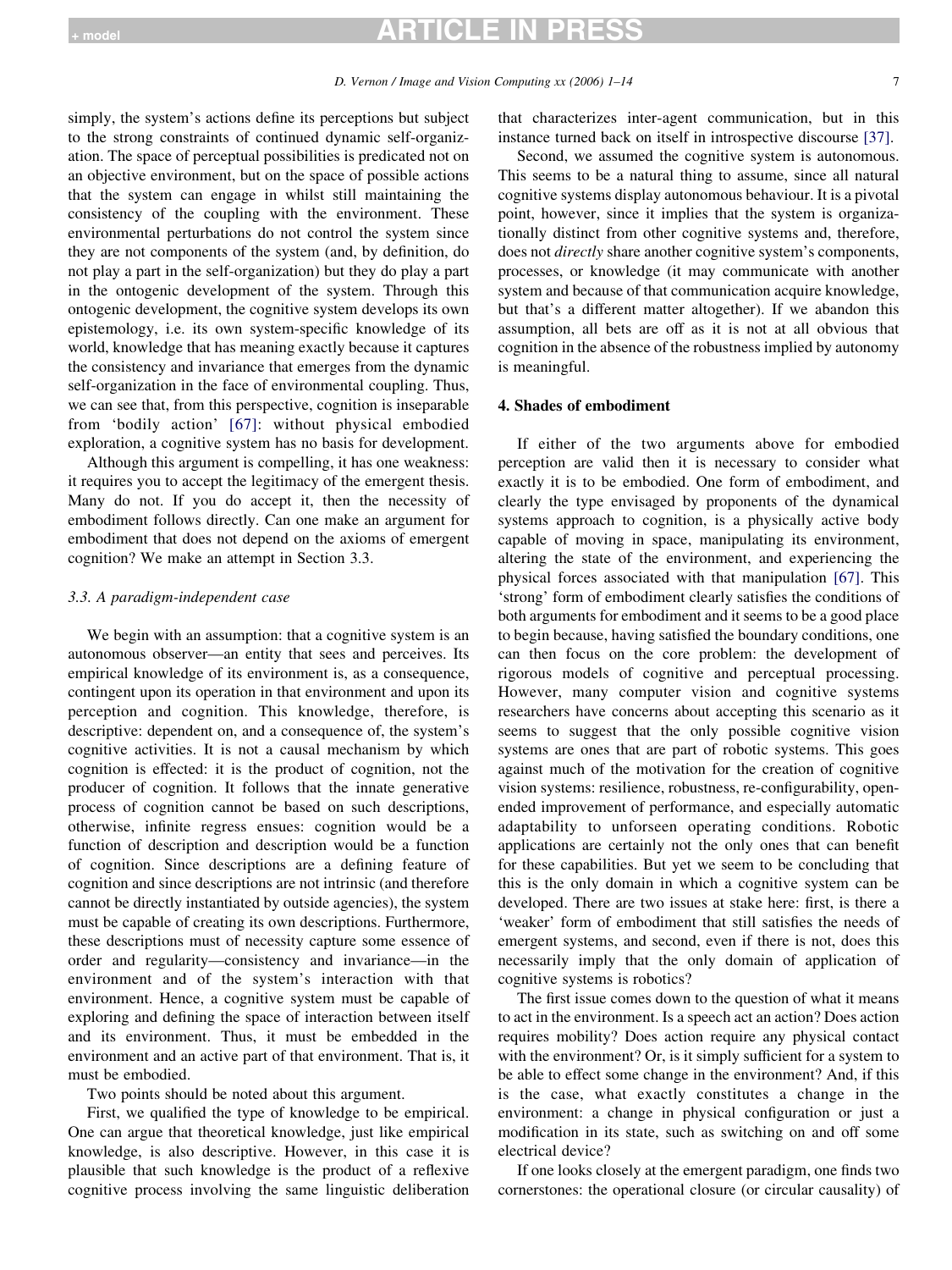# **CLE IN P**

system, and the structural coupling of the system with its environment. Operational closure by itself does not imply a need for embodiment: it is an organizational principle and applies to systems of many temporal and spatial scales. Coupling with the environment is a little trickier. The key requirement is that the mutual perturbations implied by the coupling, i.e. the mutual system–environment interactions, should be rich enough to drive the ontogenic development but not destructive of the self-organization [\[37\]](#page-12-0). It would seem then, that there is nothing in principle that requires the 'action' to be physical in any strong sense and, therefore, that it should be possible to develop an embodied cognitive vision system in any application that offers a suitably rich set of interactions. There is, however, an important caveat. In such a system, there is no guarantee that the resultant cognitive behaviour will be in any way consistent with human models or preconceptions of cognitive behaviour (but that may be quite acceptable, as long as the system performs its task adequately). If we want to ensure compatibility with human cognition, then it would seem that we do indeed have to admit the stronger version of embodiment and adopt a domain of discourse that is the same as the one in which we live: one that involves physical movement, forcible manipulation, and exploration, and perhaps even human form [\[68\]](#page-12-0).

This brings us to the second issue: is a cognitive vision system that has been developed in a robotics setting only of use in that setting. Probably not: once the cognitive capacity has been developed, removal of the robotic interaction does not diminish the capacity, though it may inhibit further development. Thus, in principle, a cognitive vision system might be developed in a robotic setting and then transplanted to an embedded passive setting.

So, exactly what kinds of embodiment are possible? Ziemke has introduced a framework to characterize five different types of embodiment [\[69,70\].](#page-12-0) In order of increasing restriction, they are:

Structural coupling between agent and environment in the sense a system can be perturbed by its environment and can in turn perturb its environment.

Historical embodiment as a result of a history of structural coupling;

Physical embodiment in a structure that is capable of forcible action (this excludes software agents);

'Organismoid' embodiment, i.e. organism-like bodily form (e.g. humanoid robots); and

Organismic embodiment of autopoietic living systems.

A few notes about structural coupling are in order. First, it should be noted that the concept of structural coupling originates with Maturana and Varela [\[51\]](#page-12-0) who also require that the system involved is an autopoietic system. This additional requirement is left implicit in Zimke's papers. Second, autopoiesis is a special type of self-organization (requiring self-specification and self-generation). An autopoietic system is a special type of homeostatic system (i.e. selfregulating system) in that the regulation applies not to some system parameter but to the organization of the system itself. This is reminscent of recursive self-maintenant systems [\[55\]](#page-12-0),

and the concept of circular causality [\[14\].](#page-11-0) A significant aspect of autopoiesis is that its function is to 'create and maintain the unity that distinguishes it from the medium in which it exists'.

Despite the current emphasis on embodiment, Ziemke argues that many current approaches in cognitive/adaptive/epigenetic robotics still adhere to the functionalist hardware/software distinction in the sense that the computational model does not in principle require an instantiation (cf. Newell and Simon [\[71\]\)](#page-12-0). Zimke suggests that this is a real problem because the idea of embodiment is that the morphology of the system is actually a key component of the systems dynamics. In other words, morphology not only matters, it is a constitutive part of the self-organization and the structural coupling with the environment. This tight relationship between system morphology and system dynamics (i.e. *cognition*) is frequently reflected too in biological cognitive systems (see Section 6).

There is another aspect to embodiment of a system. This is the environment in which the system is embedded: its physical and social context. In [\[72\]](#page-12-0), 'cognition in context' is contrasted with 'cognition without context'. The latter is associated with the information processing cognitivist approaches, and is characterized as a process that can be divorced from the entity and the environment with which it is associated. The former is associated with embodied or situated cognition: variously described as 'cognition in the wild' [\[73\],](#page-12-0) 'situated cognition', and 'natural cognition'.<sup>5</sup>

### 5. Implications

Apart from the issues of embodiment discussed in the previous section, there are other consequences of adopting an embodied emergent systems approach to the development of cognitive vision systems. We address two of these here.

The first issue is the trade-off between phylogenic configuration and ontogenic development. Phylogeny—the evolution of the system configuration from generation to generation—determines the sensory–motor capabilities that a system is configured with at the outset and that facilitate the system's innate behaviours. Ontogenic development—the adaptation and learning of the system during its lifetime gives rise to the cognitive capabilities that we seek. Since, we do not have the luxury of having evolutionary timescales to allow phylogenic emergence of a cognitive system (we cannot wait around to evolve a cognitive system from nothing) we must somehow identify a minimal phylogenic state of the system. In practice, this means that we must identify and effect visuo-motor capabilities for the minimal behaviours that ontogenic development will subsequently build on to achieve cognitive behaviour. Put simply, we need to decide what visual processing capabilities are needed for a minimal emergent cognitive vision system. It is a major problem to accomplish

<sup>&</sup>lt;sup>5</sup> Brooks, on the other hand, distinguishes between *situated* creatures or robots which are embedded in the world but do not deal with abstract descriptions, and embodied creatures or robots which possess a physical body and experience the world directly through the influence of the world on that body [\[68\]](#page-12-0).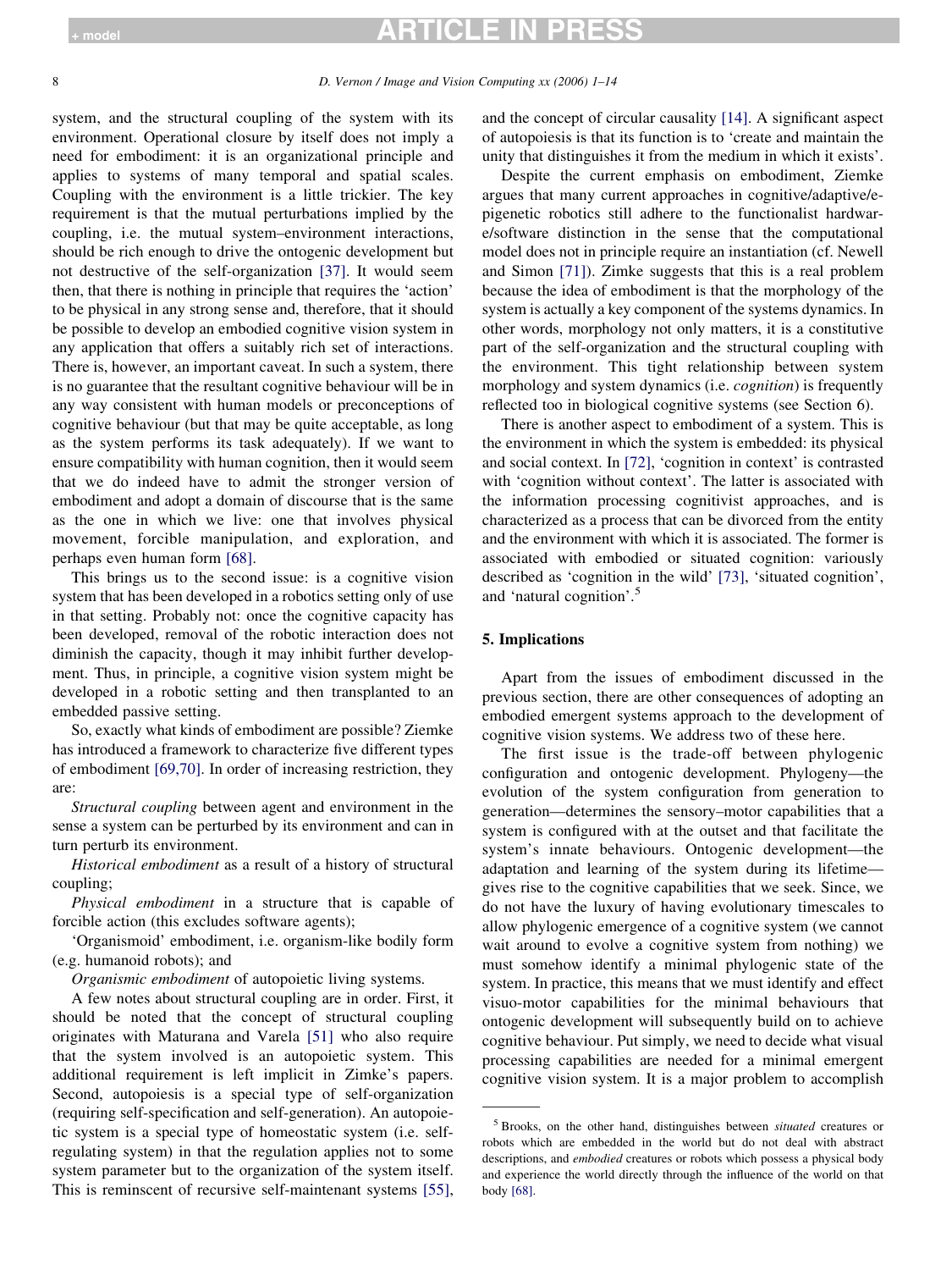# RTICLE IN PRE

this without reverting to cognitivism: i.e. system identification based on representations derived from external observers. However, there is also a second question that is relevant here: what is the correct balance between phylogenic configuration and ontogenic development for a cognitive system in a particular environment? These are difficult questions and we will look at natural systems for some guidance in Section 6.

The requirements of real-time synchronous system–environment coupling and historical, situated, and embodied development have important implications. Specifically, the maximum rate of ontogenic development is constrained by the speed of coupling (i.e. the interaction) and not by the speed at which internal processing can occur [\[15\]](#page-11-0). Natural cognitive systems have a learning cycle measured in weeks, months, and years and, while it might be possible to condense these into minutes and hours for an artificial system because of increases in the rate of internal adaptation and change, it cannot be reduced below the time-scale of the interaction.

#### 6. Learning from nature

In attempting to understand and build cognitive systems, it can help to look at how nature deals with cognition. For example, the study of biological systems can help resolve some of the issues surrounding the balance between phylogeny and ontogeny in developing cognitive skills.

In the particular case of cognitive vision systems, although some have argued that basing models on the human visual system has not been very effective [\[74\],](#page-12-0) the trend today is to exploit new knowledge gained from research in the neurosciences based on, for example, neuroimaging studies using fMRI and PET. For instance, the human expert object recognition pathway has been modelled with multi-scale Gabor filters, feature detectors, non-accidental feature transforms, unsupervised clustering, and subspace projection [\[75\]](#page-12-0). Neuroimaging studies have also provided new answers to some long-standing problems in visual attention, a critical issue in cognitive vision [\[76\]](#page-13-0). For example, neuroscience has taught us that attention and control of eye position and movement are interlinked, neurophysiologically as well as functionally [\[77\]](#page-13-0). Visuospatial attention is significantly modulated by the position of the eye and 'attention cannot be directed towards spatial locations that are difficult for the eye to access' [\[78\]](#page-13-0). This co-dependency of perception and action is a recurrent theme in contemporary cognitive systems research and bolsters even further the case for embodied perception [\[65\]](#page-12-0).

In the following, we revisit the phylogeny/ontogeny tradeoff from the perspective of natural species, we look at some examples of innate phylogenically derived capabilities, and we consider some of the issues–such as motivation, imitation, and interation–that are relevant for ontogenic development.

## 6.1. The phylogeny/ontogeny trade-off: precocial and altricial species

Two types of natural species can be distinguished: precocial and altricial. Precocial species are those that are born or hatched with well-developed behaviours, skills, and abilities, which are the direct result of their genetic make-up (i.e. their phylogenic configuration). As a result, precocial species tend to be quite independent at birth. Altricial species, on the other hand, are born or hatched with poor or undeveloped behaviours and skills, and are highly dependent for support. However, in contrast to precocial species, they proceed to learn complex cognitive skills over their life-time (i.e. through ontogenic development).

Sloman and Chappell argue that, rather than view the precocial/altricial distinction as a simple dichotomy in phylogenic configuration and ontogenic potential, we should view the precocial and altricial as two ends of a spectrum of possible configurations: 'precocial skills can provide sophisticated abilities at birth. Altricial capabilities have the potential to adapt to changing needs and opportunities. So it is not surprising that many species have both' [\[79\]](#page-13-0).

The challenge then is threefold: to identify the innate precocial skills (which need not come ready-made and may need tuning through reinforcement learning), to establish how altricial capabilities are developed, and to establish the right combination of both when designing systems. The next few sections provide some illustrations of the light that studies of natural systems have shed on these concerns.

#### 6.2. Phylogeny: innate capabilities

The study of the capabilities of newborn human infants (neonates) can be instructive. For example, neonates have a repertoire of coordinated movements which are triggered by sensory stimuli. These movements are not solely action-related but also serve to establish a relationship between vision and proprioception [\[42\]](#page-12-0). Neonates also have the ability to control their gaze and direct it to significant sources of information. In addition, they also have an established link between the eye and the hand: newborn infants aim their extended arm movements towards an object upon which they are fixating [\[80,81\]](#page-13-0) although visual feedback, especially that based on foveal vision, does not play a role [\[82,83\]](#page-13-0). Neonates have the ability to perform saccadic tracking of moving objects, using more saccades for smaller objects. As age increases, the number of saccades decreases. They can also perform smooth pursuit, a capability that improves with age but does not depend on object size [\[84\]](#page-13-0). Neonates do not have high visual acuity or stereoscopic vision at birth but develop it quickly: but by the fourth or fifth month, visual acuity has increased greatly and about two thirds have stereoscopic vision and depth perception [\[82\]](#page-13-0). In humans, colour plays a dual role of both aiding sensory processing, such as segmentation, and cognitive processing, such as representation and recall [\[85\].](#page-13-0) Studies in salamanders and rabbits, and extrapolated to humans, have shown that motion anticipation is accomplished at the retinal level and not at the cortical level where other motion processing is done [\[86\].](#page-13-0)

Inspired by the behaviour of insects (honeybees), one robotic navigation system uses low resolution optical flow to effect a set of reactive navigation behaviours which allow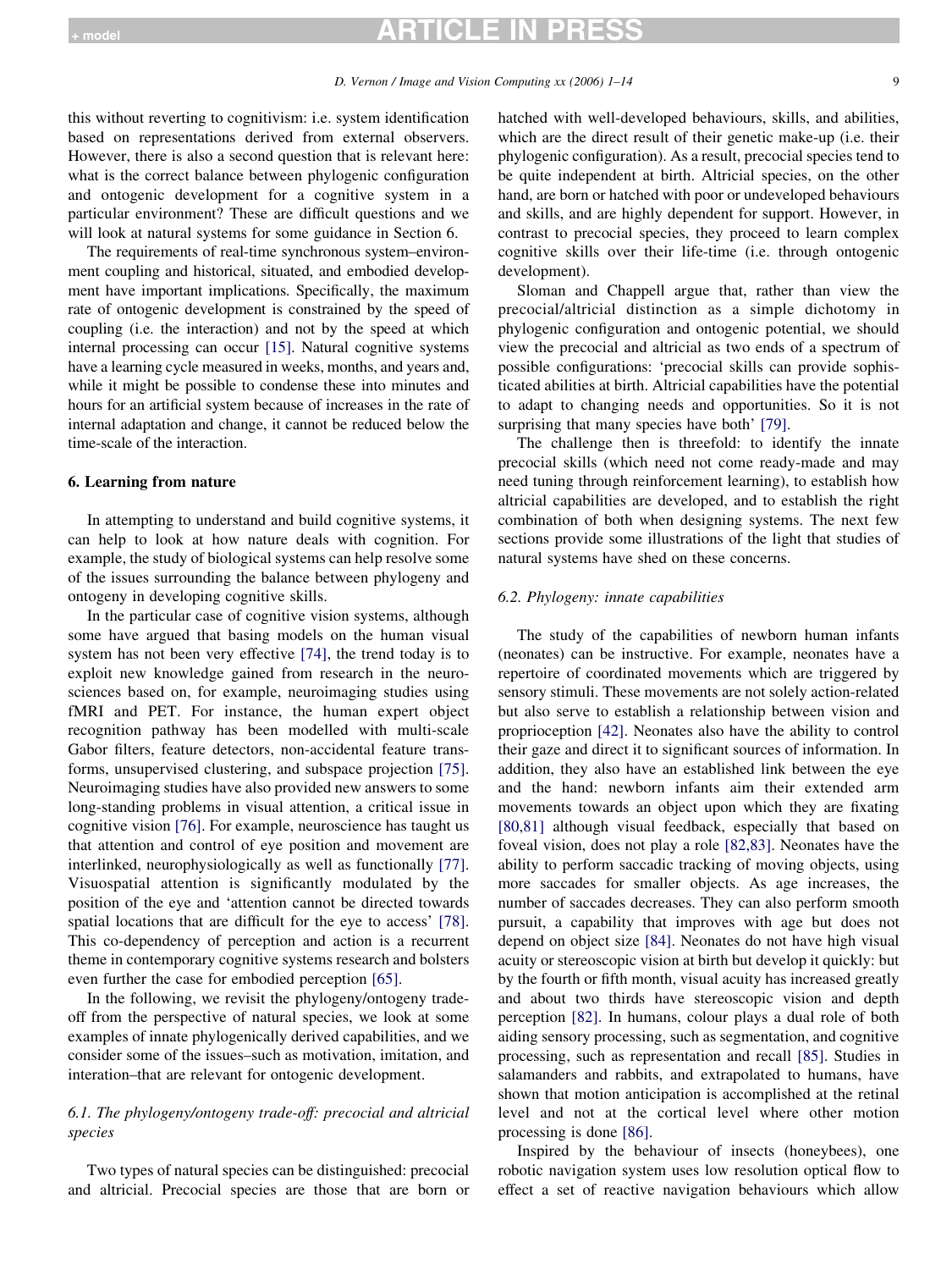# ICLE IN P

higher level navigation systems to focus on the goal-oriented tasks [\[87\]](#page-13-0).

## 6.3. Ontogeny: modes of learning, and the importance of motivation and exploration

Precocial and altricial skills develop through different types of learning. Precocial skills, based on innate capabilities, are honed through continuous knowledge-free reinforcement-like learning. In this sense, precocial learning is somewhat akin to parameter estimation. On the other hand, altricial skills which expoit precocial skills—develop through a different form of learning, driven not just by conventional reward/punishment cost functions (positive and negative feedback) but through spontaneous play and exploration which are not directly reinforced [\[79,88\].](#page-13-0)

Sloman and Chappell argue that the goal of exploration is to discover 'discrete, re-usable, and (recursively) recombinable chunks of information' [\[79,88\].](#page-13-0) They note too that the variety of sensory and motor chunks that can be learned will depend crucially on

- (1) the morphology, i.e. the physical structure and capabilities of the system (organism/robot);
- (2) the richness of the system's environment during learning;
- (3) the set of genetically determined internal operations whereby chunks of knowledge can be combined, both with reference to external action and, significantly, with respect to representations of internal actions.

In the same vein, Spelke [\[89\]](#page-13-0) has suggested that complex cognitive skills may be based on the combination of cognitive capabilities that emerge early in human ontology and phylogeny. She calls these 'core knowledge systems': mechanisms for representing and reasoning about certain types of event and entities that are important in the ecology of the agent, such as inanimate objects that can be manipulated, people, and places, including the motion of these entities, their cardinality, and spatial and numerical relations between them. Spelke argues that since the core systems of infants are very similar to those of non-human animals, it makes sense therefore to study infants and animals to learn more about these core systems, even if non-human animals never develop complex cognitive skills and humans do.

The view that exploration is crucial to altricial or ontogenic development is supported by research findings in developmental psychology. For example, von Hofsten has pointed out that it is not necessarily success at achieving task-specific goals that drives development in neonates but rather the discovery of new modes of interaction: the acquisition of a new way of doing something through exploration [\[80,90\]](#page-13-0). In order to facilitate exploration of new ways of doing things, one must suspend current skills. Consequently, ontogenic development differs from learning in that (a) it must inhibit existing abilities, and (b) it must be able to cater for (and perhaps effect) changes in the morphology or structure of the system [\[82\]](#page-13-0). The inhibition does not imply a loss of learned control but an

inhibition of the link between a specific sensory stimulus and a corresponding motor response.

In addition to the development of altricial skills through exploration (reaching, grasping, and manipulating what's around it), there are two other very important ways in which cognition develops. These are imitation [\[91,92\]](#page-13-0) and social interaction, including teaching [\[93\].](#page-13-0) Unlike other learning methods such as reinforcement learning, imitation—the ability to learn new behaviours by observing the actions of others allows rapid learning [\[92\].](#page-13-0) Metzoff and Moore [\[94,95\]](#page-13-0) suggest that infants learn through imitation in four phases:

- (1) body babbling, involving playful trial-and-error movements;
- (2) imitation of body movements;
- (3) imitation of actions on objects;
- (4) imitation based on inferring intentions of others.

Neonates use body babbling to learn a rich 'act space' in which new body configurations can be interpolated although its significant that even at birth newborn infants can imitiate body movements [\[92\]](#page-13-0).

In summary, cognitive skills emerge progressively through ontogenic development as it learns to make sense of its world through exploration, through manipulation, imitation, and social interaction, including communication [\[96\].](#page-13-0) Proponents of the enactive approach would add the additional requirement that this development take place in the context of a circular causality of action and perception, each a function of the other as the system manages its mutual interaction with the world: essentially co-development of action and perception, and codetermination of the system through self-organization in an ecological and social context.

### 6.4. The symbol grounding problem

If a cognitive vision system has (or develops) some form of symbolic representation of the world around it—and it seems that in some sense<sup>6</sup> that cognitive systems do develop symbolic representations—how does the representation acquires meaning? How do purely symbolic representations acquire semantic content? This is the so-called symbol grounding problem.

Harnad [\[97\]](#page-13-0) suggests that symbolic representations must be grounded bottom-up in non-symbolic representations of two kinds: (a) iconic representations, which are derived directly from sensory data, and (b) categorical representations, based on the output of both learned and innate processes that detect invariant features of object and event categories from these sensory data. Higher-order symbolic representations can then be derived from these elementary symbols.

Sloman [\[79\]](#page-13-0) has argued against this viewpoint. He notes that the internal symbolic representations that are the result of altricial learning (i.e. ontogenic development) are attached to the world through sensory perception rather than grounded.

<sup>6</sup> But not necessarily in the sense of the physical symbol system hypothesis [\[71\].](#page-12-0)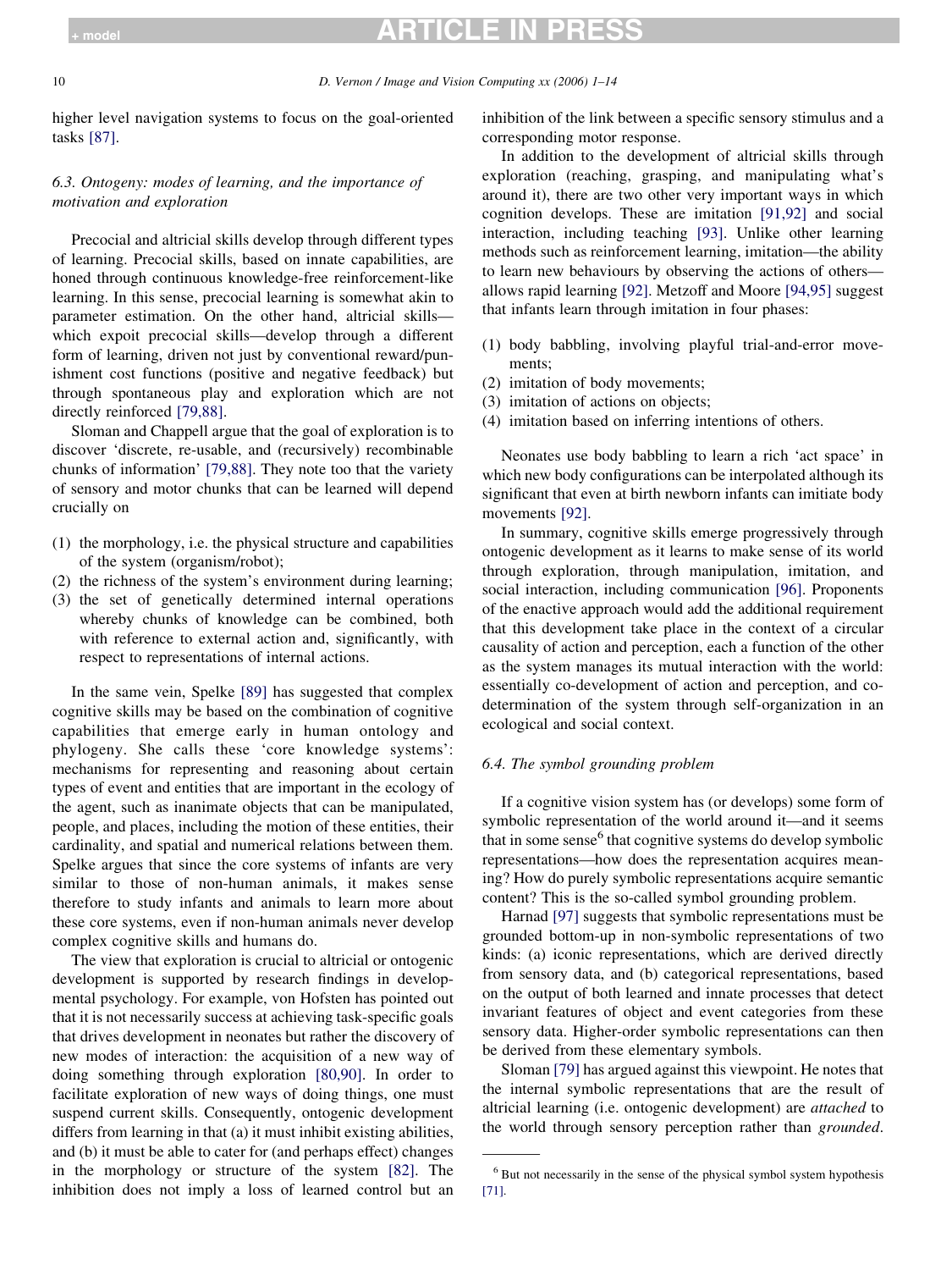# TICLE IN PR

The distinction is an important one. Symbol grounding implies that the meaning of a symbol is derived bottom-up by abstraction from direct sensory experience. The need for symbol grounding in this sense is a direct consequence of adopting the more conventional cognitivist approach to cognition (e.g. see [\[26,36\]\)](#page-11-0), exactly because cognitivism invokes this process of abstraction of isomorphic representations of the world. Symbol attachment is quite different. It arises through a rich process of structural coupling with the world. With symbol attachment, the symbols do not derive directly from the sensory data, they derive from the altricial learning (or ontogenic development), the process of developing new chunks of knowledge that are specific to the type of organism or system one is dealing with: its particular set of precocial skills, its altricial learning mechanism, the richness of its surrounding environment, and the particular morphology possessed by the system in its sensory and motoric apparatus. Thus, symbol grounding is required only if one adopts a cognitivist approach; symbol attachment is more neutral in the sense that it makes no strong claims about the isomorphism between world and respresentation, or the necessary uniqueness of these representations. It is also consistent with the enactive viewpoint and the concept of structural coupling and co-determination.<sup>7</sup>

### 6.5. Perception/action co-dependency

We have already remarked on the co-dependency of perception and action in biological systems. Perceptual development is determined by the action capabilities of a developing child and what observed objects and events afford in the context of those actions [\[80,98\].](#page-13-0) It is worth reinforcing this again, especially in the light of recent neurological evidence. For example, the presence of a set of neurons mirror neurons—is often cited as evidence of the tight relationship between perception and action [\[99,100\]](#page-13-0). Mirror neurons are activated both when an action is performed and when the same or similar action is observed being performed by another agent. These neurons are specific to the goal of the action and not the mechanics of carrying it out [\[80\].](#page-13-0)

In summary, the development of action and perception, the development of the nervous system, and the development (growth) of the body, all mutually influence each other as increasingly sophisticated and increasingly prospective (future-oriented) capabilities in solving action problems are learned [\[80\].](#page-13-0)

An example of a system, which exploits this co-dependency in a developmental setting can be found in [\[42\]](#page-12-0). This is a biologically motivated connectionist system that learns goaldirected reaching using colour-segmented images derived from a retina-like log-polar sensor camera. The system adopts a developmental approach: beginning with innate inbuilt primitive reflexes, it learns sensori–motor coordination. Other biologically motivated work, modelled on brain function and cortical pathways and exploiting optical flow as its primary visual stimulus, has demonstrated the development of object segmentation, recognition, and localization capabilities without any prior knowledge of visual appearance though exploratory reaching and simple manipulation [\[62\].](#page-12-0) The system also exhibits the ability to learn a simple object affordance and use it to mimic the actions of another (human) agent.

#### 7. Conclusions

In this paper, we have identified cognitive vision and cognitive systems with two broad positions. For the first cognitivist—position, cognition entails the manipulation of explicit representations of the state and behaviour of the external world to facilitate appropriate, adaptive, anticipatory, and effective interaction, and the storage of the knowledge gained from this experience to reason even more effectively in the future. Reasoning itself is symbolic: a procedural process whereby explicit representations of an external world are manipulated to infer likely changes in the configuration of the world arising from causal actions.

For the second–emergent–position, cognition is a process of self-organization whereby the system is continually reconstituting itself in real-time to maintain its operational identity through moderation of mutual system-environment interaction and co-determination, particularly over extended timescales. Reasoning (perhaps deliberation would be a more appropriate term in this context) is the consequence of recursive application of the linguistic descriptive abilities (developed as a result of the consensual co-development of an epistemology in a society of phylogenically identical agents) to the cognitive agent itself.

Considering the basis of each approach to cognition, we argued that cognitivist cogitive vision systems do not have to be embodied. On the other hand, emergent self-organizing cognitive vision systems do have to be embodied. In an attempt to break this apparent impasse, we constructed a paradigmindependent argument in support of embodied perception. This argument turned on the necessity for a cognitive system to be able to generate its own empirical knowledge.

Accepting the case for embodiment, we then looked at the nature of embodiment and what it means in practice. We concluded that, in principle and by both arguments for embodied perception, embodiment only implies an ability to interact with the environment (rather than physically and forcibly exploring it) but that in practice if we wish the system to be compatible with human cognition then physical embodiment involving movement, manipulation, and exploration is in fact necessary. However, we also concluded that, in such an eventuality, the resultant cognitive vision system could still be subsequently exploited in embedded passive settings.

We noted two further implications of embodied perception. First, the need to identify and implement the minimal visuomotor skills required for subsequent ontogenic development

<sup>7</sup> Sloman also points out that the symbol grounding viewpoint is identical with the philosophy of concept empiricism, a philosophy that has been refuted by Kant. On the other hand, symbol attachment is consistent with the phenomonology of Husserl and Heidegger.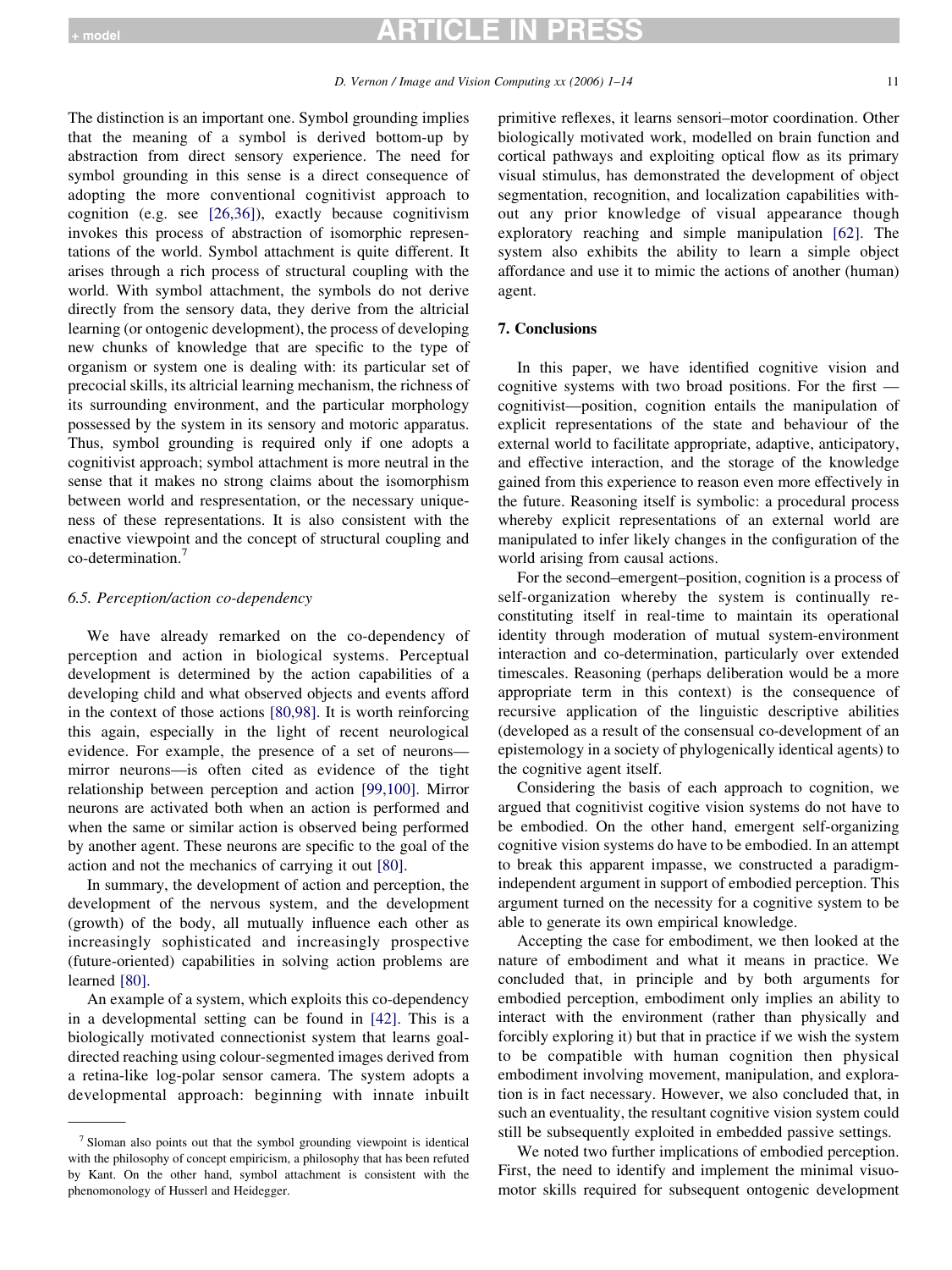# RTICLE IN PRE

<span id="page-11-0"></span>and the need to do so in a way that does not prejudice the selforganization of an emergent system but at the same time is sufficient to facilitate it. Second, we noted that embodied development imposes a hard limitation on the speed of development: since the system is dynamically locked to realtime interaction, development progresses at least no faster than the rate of interaction and this is constrained by the dynamics of the system's visual environment.

Finally, we saw how the study of natural systems can shed light on some of the problems posed by cognitive vision.

#### Acknowledgements

The ideas presented here owe much to discussions with Dermot Furlong, Trinity College Dublin, and with Giulio Sandini, University of Genoa.

Dagstughl seminar 03441 [\[101\]](#page-13-0) on cognitive vision systems, organized by Henrik Christensen, KTH, and Hans-Hellmut Nagel, Karlsruhe University, and had a strong influence in shaping the the structure of the paper and in achieving what I hope is a balanced perspective.

This work was facilitated by the European Commission as part of the European research network for cognitive vision systems—ECVision—under the Information Society Technologies (IST) programme, project IST-2001-35454. It was also strongly influenced by work in the IST RobotCub project 004370. The paper drew on ideas discussed at the brainstorming sessions conducted in the development of the ECVision research roadmap [2].

Special thanks go to Colette Maloney, European Commission, for her unstinting and far-sighted support.

Finally, I would like to express my gratitude to the reviewers for their insightful and probing comments. These helped greatly in improving the paper.

#### References

- [1] D. Vernon, The space of cognitive vision, in: H.I. Christensen, H.-H. Nagel (Eds.), Cognitive Vision Systems: Sampling the Spectrum of Approaches, LNCS (In Press), Springer, Heidelberg. pp. 7–26.
- [2] P. Auer, et al., A Research Roadmap of Cognitive Vision, ECVision: European Network for Research in Cognitive Vision Systems, 2005, [http://www.ecvision.org/research\\_planning/ECVisionRoadmapv5.0.pdf](http://http://www.ecvision.org/research_planning/ECVisionRoadmapv5.0.pdf)
- [3] G.H. Granlund, Does vision inevitably have to be active?, in: Proceedings of the SCIA99, Scandanavian Conference on Image Analysis. 1999
- [4] E. Hollnagel, D.D. Woods, Cognitive systems engineering: new wind in new bottles, International Journal of Human–Computer Studies 51 (1999) 339–356.
- [5] R.J. Brachman, Systems that know what they're doing, IEEE Intelligent Systems 17 (6) (2002) 67–71.
- [6] H.-H. Nagel, Reflections on cognitive vision systems in: J. Crowley, J. Piater, M. Vincze, L. Paletta (Eds.), Proceedings of the Third International Conference on Computer Vision Systems, ICVS 2003, LNCS 2626, Springer, Berlin, 2003, pp. 34–43.
- [7] A. Clark, Mindware—an Introduction to the Philosophy of Cognitive Science, Oxford University Press, New York, 2001.
- [8] F.J. Varela, Whence perceptual meaning? a cartography of current ideas in: F.J. Varela, J.-P. Dupuy (Eds.), Understanding Origins—

Contemporary Views on the Origin of Life, Mind and Society, Boston Studies in the Philosophy of Science, Kluwer Academic Publishers, Dordrecht (Hingham, MA), 1992, pp. 235–263.

- [9] D. Marr, Artificial intelligence—a personal view, Artificial Intelligence 9 (1977) 37–48.
- [10] J. Haugland, Semantic engines: an introduction to mind design in: J. Haugland (Ed.), Mind Design: Philosophy, Psychology, Artificial Intelligence, Bradford Books, MIT Press, Cambridge, MA, 1982, pp. 1– 34.
- [11] S. Pinker, Visual cognition: an introduction, Cognition 18 (1984) 1–63.
- [12] J.F. Kihlstrom, The cognitive unconscious, Science 237 (1987) 1445– 1452.
- [13] E. Thelen, L.B. Smith, A Dynamic Systems Approach to the Development of Cognition and Action, MIT Press/Bradford Books Series in Cognitive Psychology, MIT Press, Cambridge, MA, 1994.
- [14] J.A.S. Kelso, Dynamic Patterns—The Self-Organization of Brain and Behaviour, third ed., MIT Press, Cambridge, MA, 1995.
- [15] T. Winograd, F. Flores, Understanding Computers and Cognition—a New Foundation for Design, Addison-Wesley, Reading, MA, 1986.
- [16] A.W.M. Smeulders, M. Worring, S. Santini, A. Gupta, R. Jain, Contentbased image retrieval at the end of the early years, IEEE Transactions on Pattern Analysis and Machine Intelligence 22 (12) (2000) 1349–1380.
- [17] J. Pauli, G. Sommer, Perceptual organization with image formation compatibilities, Pattern Recognition Letters 23 (7) (2002) 803–817.
- [18] R.N. Shepard, S. Hurwitz, Upward direction, mental rotation, and discrimination of left and right turns in maps, Cognition 18 (1984) 161– 193.
- [19] K. Okuma, A. Taleghani, N. de, J. Little, D. Lowe, A boosted particle filter: multitarget detection and tracking in: T. Pajdla, J. Matas (Eds.), Proceedings of the Eighth European Conference on Computer Vision, ECCV 2004, 3021 of LNCS, Springer, Berlin, 2004, pp. 28–39.
- [20] H.-H. Nagel, Steps toward a cognitive vision system, AI Magazine 25 (2) (2004) 31–50.
- [21] M. Arens, H.-H. Nagel, Quantitative movement prediction based on qualitative knowledge about behaviour, KI-Zeitschrift Künstliche Intelligenz, Special Issue on Cognitive Computer Vision, 2005. pp. 5–11.
- [22] M. Arens, H.H. Nagel, Representation of behavioral knowledge for planning and plan recognition in a cognitive vision system in: M. Jarke, J. Koehler, G. Lakemeyer (Eds.), Proceedings of the 25th German Conference on Artificial Intelligence (KI-2002), Springer, Aachen, Germany, 2002, pp. 268–282.
- [23] M. Arens, A. Ottlick, H.H. Nagel, Natural language texts for a cognitive vision system in: F.V. Harmelen (Ed.), Proceedings of the 15th European Conference On Artificial Intelligence (ECAI-2002), IOS Press, Amsterdam, 2002, pp. 455–459.
- [24] R. Gerber, H.H. Nagel, H. Schreiber, Deriving textual descriptions of road traffic queues from video sequences in: V.H. F (Ed.), Proceeedings of the 15th European Conference on Artificial Intelligence (ECAI-2002), IOS Press, Amsterdam, 2002, pp. 736–740.
- [25] R. Gerber, N.H.H., 'occurrence' extraction from image sequences of road traffic, in: Cognitive Vision Workshop, Zurich, Switzerland, 2002.
- [26] B. Neumann, R. Möller, On scene interpretation with description logics, in: H.I. Christensen, H.-H. Nagel (Eds.), Cognitive Vision Systems: Sampling the Spectrum of Approaches, LNCS (In Press), Springer, Heidelberg, pp. 235–260.
- [27] R. Möeller, B. Neumann, M. Wessel, Towards computer vision with description logics: some recent progress, in: Proceedings of the Integration of Speech and Image Understanding, IEEE Computer Society, Corfu, Greece, 1999, pp. 101–115.
- [28] K. Sage, J. Howell, H. Buxton, Recognition of action, activity and behaviour in the actIPret project, KI-Zeitschrift Künstliche Intelligenz, Special Issue on Cognitive Computer Vision, 2005, pp. 30–34.
- [29] H. Buxton, A.J. Howell, Active vision techniques for visually mediated interaction, in: International Conference on Pattern recognition, Quebec City, Canada, 2002.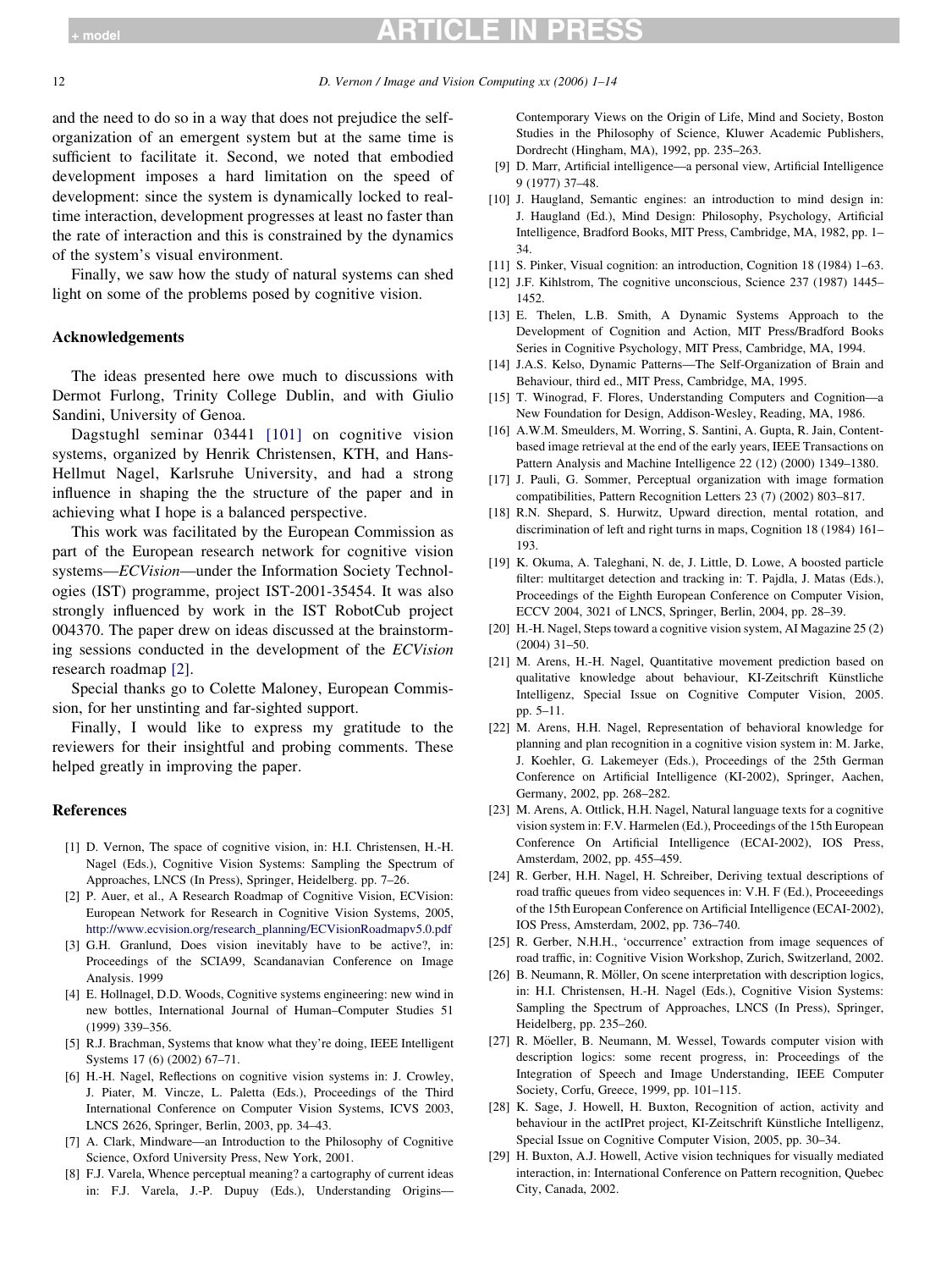# TICLE IN PR

- <span id="page-12-0"></span>[30] H. Buxton, A.J. Howell, K. Sage, The role of task control and context in learning to recognise gesture, in: Workshop on Cognitive Vision, Zürich, Switzerland, 2002.
- [31] H. Buxton, Generative models for learning and understanding dynamic scene activity, in: ECCV Workshop on Generative Model Based Vision, Copenhagen, Denmark, 2002.
- [32] A.G. Cohn, D.C. Hogg, B. Bennett, V. Devin, A. Galata, D.R. Magee, C. Needham, P. Santos, Cognitive vision: integrating symbolic qualitative representations with computer vision in: H.I. Christensen, H.-H. Nagel (Eds.), Cognitive Vision Systems: Sampling the Spectrum of Approaches, LNCS, Springer, Heidelberg, 2005, pp. 211–234.
- [33] N. Maillot, M. Thonnat, A. Boucher, Towards ontology based cognitive vision in: J. Crowley, J. Piater, M. Vincze, L. Paletta (Eds.), Proceedings of the Third International Conference on Computer Vision Systems, ICVS 2003, LNCS 2626, Springer, Berlin, 2003, pp. 44–53.
- [34] J.L. Crowley, Things that see: Context-aware multi-modal interaction, KI-Zeitschrift Künstliche Intelligenz, Special Issue on Cognitive Computer Vision.
- [35] E.D. Dickmanns, Dynamic vision-based intelligence, AI Magazine 25 (2) (2004) 10–29.
- [36] C. Town, D. Sinclair, A self-referential perceptual inference framework for video interpretation in: J. Crowley, J. Piater, M. Vincze, L. Paletta (Eds.), Proceedings of the Third International Conference on Computer Vision Systems, ICVS 2003, LNCS 2626, Springer, Berlin, 2003, pp. 54–67.
- [37] H. Maturana, F. Varela, The Tree of Knowledge—The Biological Roots of Human Understanding, New Science Library, Boston, 1987.
- [38] G.H. Granlund, The complexity of vision, Signal Processing 74 (1999) 101–126.
- [39] M. Jones, D. Vernon, Using neural networks to learn hand-eye coordination, Neural Computing and Applications 2 (1) (1994) 2–12.
- [40] B.W. Mel, MURPHY: A robot that learns by doing, in: Neural Information Processing Systems, American Institute of Physics, 1988, pp. 544–553.
- [41] R. Linsker, Self-organization in a perceptual network, Computer (1988) 105–117.
- [42] G. Metta, G. Sandini, J. Konczak, A developmental approach to visuallyguided reaching in artificial systems, Neural Networks 12 (10) (1999) 1413–1427.
- [43] R. Reiter, Knowledge in Action: Logical Foundations for Specifying and Implementing Dynamical Systems, MIT Press, Cambridge, MA, 2001.
- [44] T. van Gelder, R.F. Port, It's about time: an overview of the dynamical approach to cognition in: R.F. Port, T. van Gelder (Eds.), Mind as Motion—Explorations in the Dynamics of Cognition, Bradford Books, MIT Press, Cambridge, MA, 1995, pp. 1–43.
- [45] J.J. Gibson, The Perception of the Visual World, Houghton Mifflin, Boston, 1950.
- [46] J.J. Gibson, The Ecological Approach to Visual Perception, Houghton Mifflin, Boston, 1979.
- [47] W. Köhler, Dynamics in Psychology, Liveright, New York, 1940.
- [48] W.H. Warren, Perceiving affordances: visual guidance of stairclimbing, Journal of Experimental Psychology: Human Perception and Performance 10 (1984) 683–703.
- [49] H. Maturana, Biology of cognition, Research Report BCL 9.0, University of Illinois, Urbana, IL (1970)
- [50] H. Maturana, The organization of the living: a theory of the living organization, International Journal of Man–Machine Studies 7 (3) (1975) 313–332.
- [51] H.R. Maturana, F.J. Varela, Autopoiesis and cognition the realization of the living Boston Studies on the Philosophy of Science, D. Reidel Publishing Company, Dordrecht, Holland, 1980.
- [52] F. Varela, Principles of Biological Autonomy, Elsevier North Holland, New York, 1979.
- [53] D. Philipona, J.K. O'Regan, J.-P. Nadal, Is there something out there? Inferring space from sensorimotor dependencies, Neural Computation 15 (9).
- [54] D. Philipona, J.K. O'Regan, J.-P. Nadal, O. Coenen, Perception of the structure of the physical world using unknown multimodal sensors and effectors in: S. Thrun, L. Saul, B. Schölkopf (Eds.), Advances in Neural Information Processing Systems 16, MIT Press, Cambridge, MA, 2004.
- [55] M.H. Bickhard, Autonomy, function, and representation, Artificial Intelligence, Special Issue on Communication and Cognition, 17 (3–4) (2000) 111–131.
- [56] G.H. Granlund, Cognitive vision—background and research issues, Research report, Linköping University (2002).
- [57] H.L. Dreyfus, From micro-worlds to knowledge representation in: J. Haugland (Ed.), Mind Design: Philosophy, Psychology, Artificial Intelligence, Bradford Books, MIT Press, Cambridge, MA, 1982, pp. 161–204. Excerpted from the Introduction to the second edition of the author's What Computers Can't Do, Harper and Row, 1979.
- [58] D.H. Ballard, Animate vision, Artificial Intelligence 48 (1991) 57–86.
- [59] G. Granlund, A cognitive vision architecture integrating neural networks with symbolic processing, KI-Zeitschrift Künstliche Intelligenz, Special Issue on Cognitive Computer Vision.
- [60] G. Granlund, Organization of architectures for cognitive vision systems in: H.I. Christensen, H.-H. Nagel (Eds.), Cognitive Vision Systems: Sampling the Spectrum of Approaches, LNCS, Springer, Heidelberg, 2005, pp. 39–58.
- [61] G. Granlund, A. Moe, Unrestricted recognition of 3D objects for robotics using multilevel triplet invariants, AI Magazine 25 (2) (2004) 51–67.
- [62] G. Metta, P. Fitzpatrick, Early integration of vision and manipulation, Adaptive Behavior 11 (2) (2003) 109–128.
- [63] M. Jogan, M. Artac, D. Skocaj, A. Leonardis, A framework for robust and incremental self-localization of a mobile robot in: J. Crowley, J. Piater, M. Vincze, L. Paletta (Eds.), Proceedings of the Third International Conference on Computer Vision Systems, ICVS 2003, LNCS 2626, Springer, Berlin, 2003, pp. 460–469.
- [64] W.D. Christensen, C.A. Hooker, Representation and the meaning of life, in: Representation in Mind: New Approaches to Mental Representation, The University of Sydney, 2000.
- [65] G. Metta, D. Vernon, G. Sandini, The robotcub approach to the development of cognition: implications of emergent systems for a common research agenda in epigenetic robotics, in: Proceedings of the Fifth International Workshop on Epigenetic Robotics (EpiRob2005), (to appear)
- [66] J.P. Crutchfield, Dynamical embodiment of computation in cognitive processes, Behavioural and Brain Sciences 21 (5) (1998) 635–637.
- [67] E. Thelen, Time-scale dynamics and the development of embodied cognition in: R.F. Port, T. van Gelder (Eds.), Mind as Motion— Explorations in the Dynamics of Cognition, Bradford Books, MIT Press, Cambridge, MA, 1995, pp. 69–100.
- [68] R.A. Brooks, Flesh and Machines: How Robots Will Change Us, Pantheon Books, New York, 2002.
- [69] T. Ziemke, Are robots embodied? in: Balkenius, Zlatev, Dautenhahn, Kozima, Breazeal (Eds.), Proceedings of the First International Workshop on Epigenetic Robotics — Modeling Cognitive Development in Robotic Systems, 85, Lund University Cognitive Studies, Lund, Sweden, 2001, pp. 75–83.
- [70] T. Ziemke, What's that thing called embodiment? in: Alterman, Kirsh (Eds.), Proceedings of the 25th Annual Conference of the Cognitive Science Society, Lund University Cognitive Studies, Lawrence Erlbaum, Mahwah, NJ, 2003, pp. 1134–1139.
- [71] A. Newell, H.A. Simon, Computer science as empirical inquiry: Symbols and search, Communications of the Association for Computing Machinery, tenth Turing award lecture, ACM 1975 vol. 19 (1976) pp. 113–126.
- [72] E. Hollnagel, The substance of cognitive modelling 2002. Available from: http://www.ida.liu.se/~[eriho/CognitiveModels\\_M.htm](http://http://www.ida.liu.se/~eriho/CognitiveModels_M.htm)
- [73] E. Hutchins, Cognition in the Wild, MIT Press, Cambridge, MA, 1995.
- [74] M. Shah, Guest introduction: the changing shape of computer vision in the twenty-first century, International Journal of Computer Vision 50 (2) (2002) 103–110.
- [75] B.A. Draper, K. Baek, J. Boody, Implementing the expert object recognition pathway in: J. Crowley, J. Piater, M. Vincze, L. Paletta (Eds.), Proceedings of the Third International Conference on Computer Vision Systems, ICVS 2003, LNCS 2626, Springer, Berlin, 2003, pp. 1–11.